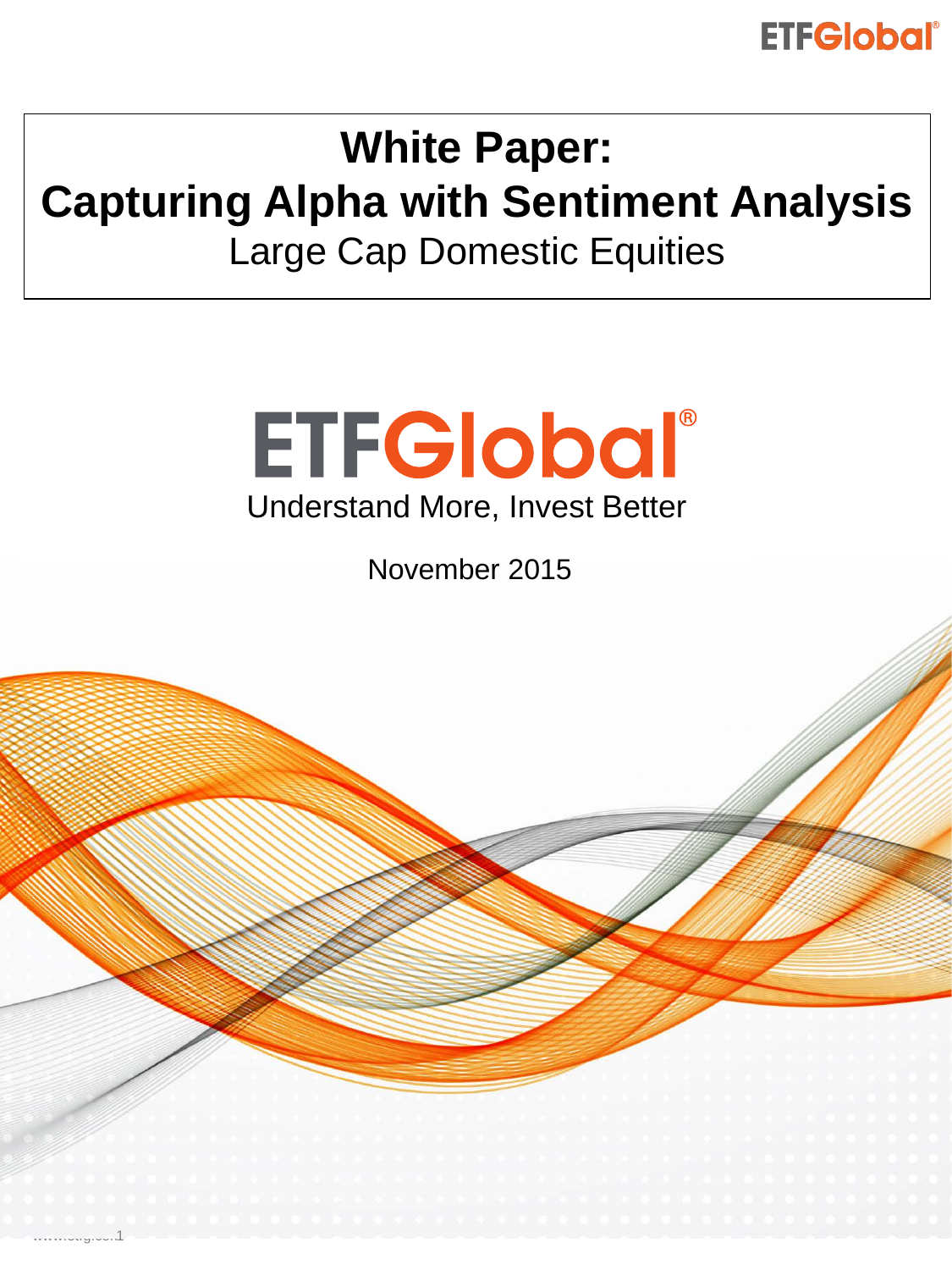# **ETFGlobal**<sup>®</sup>Understand More, Invest better

#### **Table of Contents:**

ETF Global | www.etfg.com | (212) 223-ETFG | research@etfg.com

All Rights Reserved. No duplication or redistribution of this document without written consent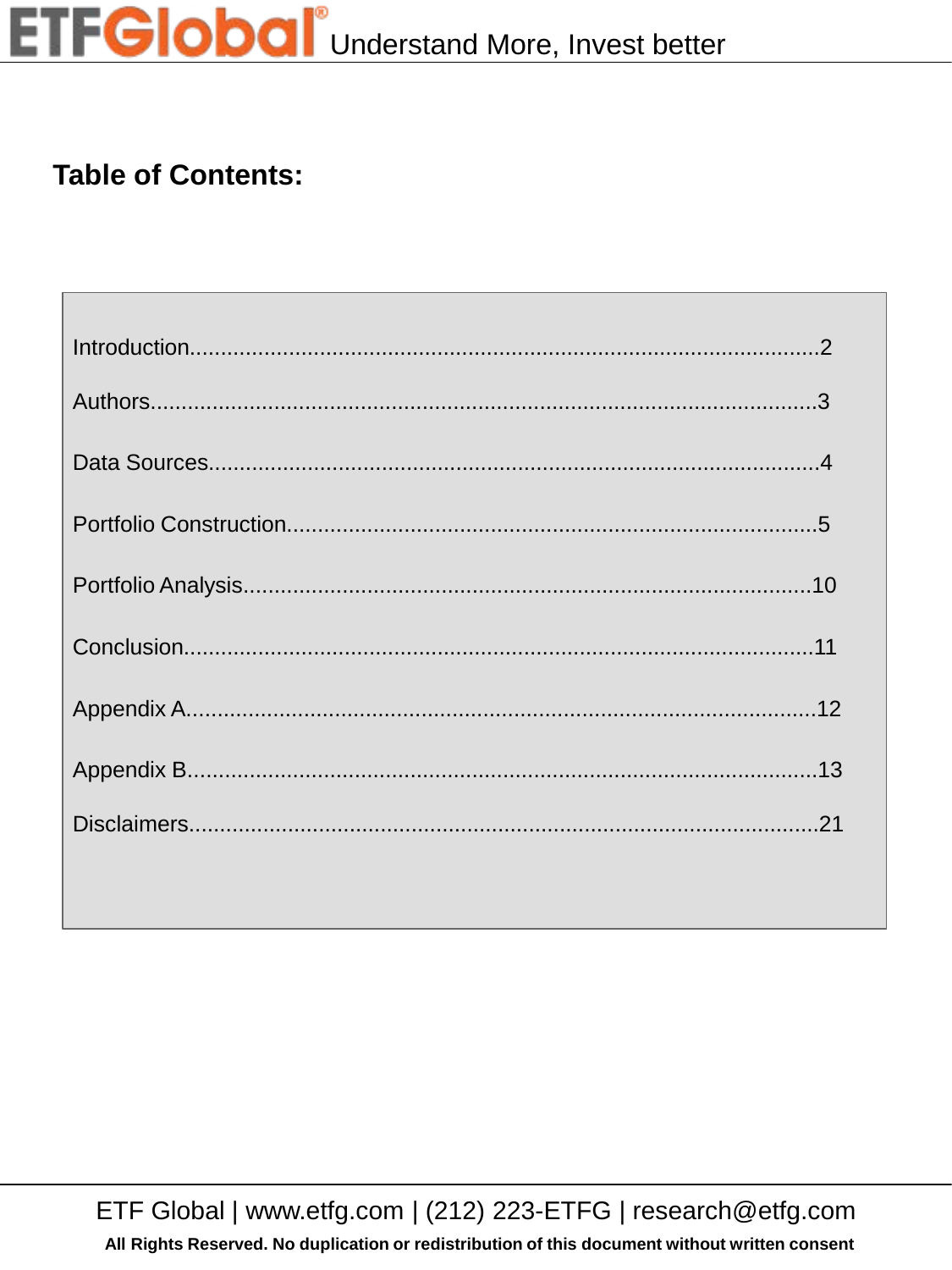**Chris Romano, CFA** [cromano@etfg.com](mailto:cromano@etfg.com) Director of Research - ETF Global (412) 407-4444

Chris Romano is the Director of Research at ETF Global, where he leads the development of the proprietary research models and analytics. Chris is the Chairman of the ETFG Research Advisory Board and manages the firm's team of research analysts. Chris plays an integral role in developing custom solutions for all of ETFG's client segments.

Chris has extensive experience within investment research having previously served as the Director of Research and Trading Strategies for a successful institutional money management firm. As part of this experience, Chris led the design of quantitative models and the development of trading processes and systems.

Additionally, Chris served as a member of the Investment Advisory Committee providing insight and analytical information used for a large tactical asset management firm. Chris began his career in the systems administration and brokerage support areas.

Chris obtained his Bachelor of Science degree in Information Science with a minor in Business from the University of Pittsburgh, where he graduated Magna Cum Laude. Chris has earned the Chartered Financial Analyst (CFA) designation, is a member of the CFA Institute and the CFA Society of Pittsburgh and is the founder of the Pittsburgh Chapter of QWAFAFEW.

**Joey Gelin** [jgelin@etfg.com](mailto:jgelin@etfg.com) Research Associate - ETF Global (212) 223-3834

Joey Gelin is a Research Associate with ETF Global having joined the firm in June 2014. Mr. Gelin has been an integral part of developing the firm's overall research and analysis platform into what it is today. His responsibilities include the maintenance and audit of the firm's Red Diamond Risk Ratings, Green Diamond Reward Ratings and the ETFG Dynamic Model Portfolio performance, as well as, the mapping and integrating of the firm's comprehensive data sources.

Joey received his BBA from Baruch College's Zicklin School of Finance where he graduated Cum Laude majoring in Finance with a minor in Mathematics.

ETF Global | www.etfg.com | (212) 223-ETFG | research@etfg.com

**All Rights Reserved. No duplication or redistribution of this document without written consent**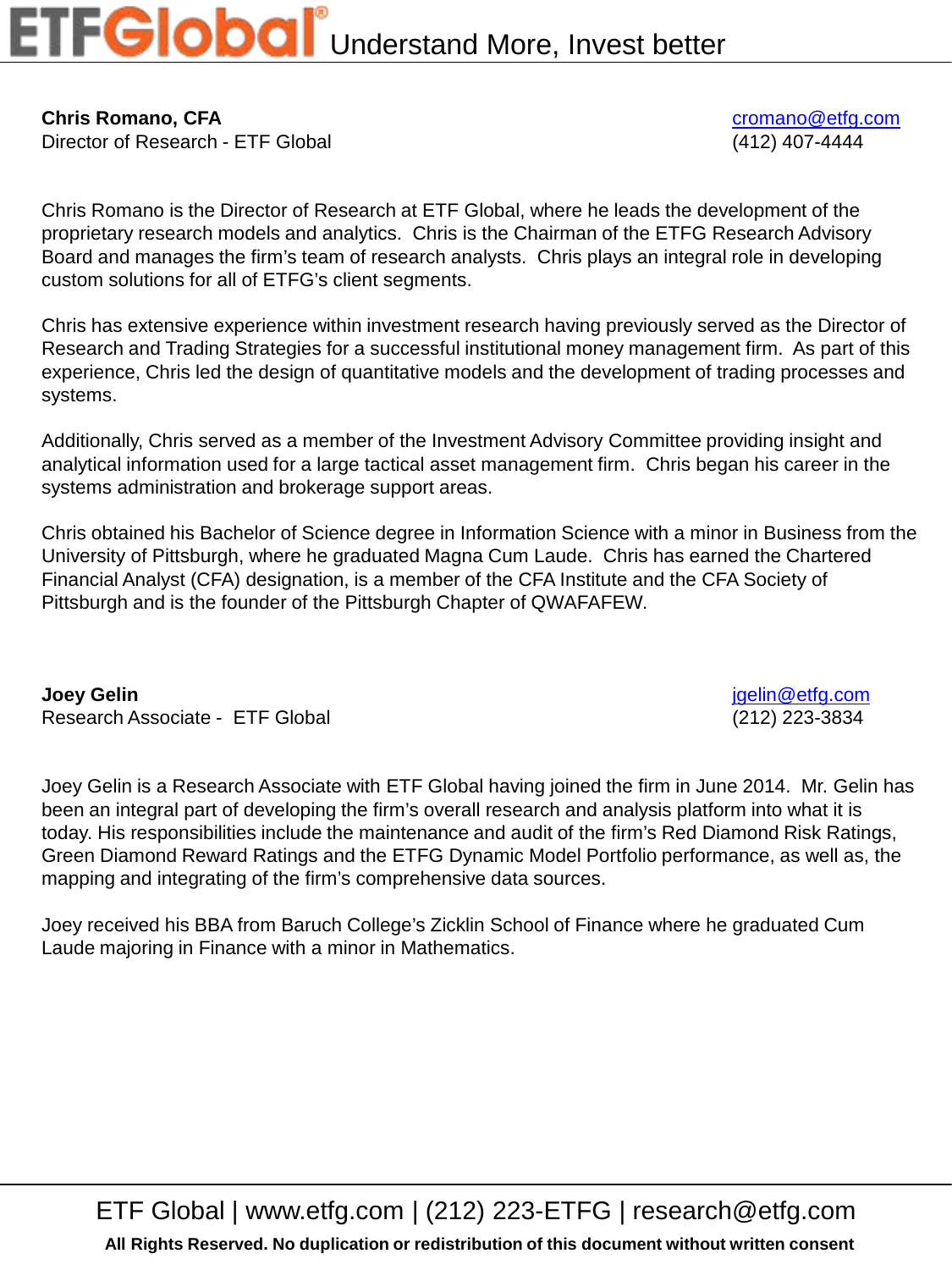#### **Introduction:**

In today's world of advanced automation, it is easy to develop a system that pivots on tens if not hundreds of various points to test any combination that you could and sometimes could not imagine. The problem is that as you add more degrees of freedom, you add more fragility to the system. We are strong believers in doing simple yet robust testing to understand the actual story within the data rather than trying to confirm specific beliefs within the data. If the results of the first stage of testing fit into a logical economic theory, further testing is performed.

**The purpose of this study is to test RavenPack's 91 day Sentiment Index within the world of US Listed, Equity ETFs for this question: Given that most ETFs are generally diversified in terms of underlying equity exposure, does sentiment within the media provide any ability to capture alpha?**

For our initial testing, we start with a well understood universe based on a set of sector specific products that hold stocks within the S&P 500 Index. These are US Listed, Large Cap equities which should provide a sample size of more than enough news flow (both positive and negative) to generate statistically significant results.

To reduce the effects of an outsized holding within an ETF, we chose to test the S&P 500 Equal Weighted Sector products by Guggenheim Investments. For example, the SPDR Technology Select Sector ETF has Apple weighted over 16% where as the Guggenheim S&P 500 Equal Weight Technology ETF has Apple weighted around 1.40%. This provides the benefit of our testing being more broad-based than a pseudo test on Apple within the Technology sector which in turn should provide more robust results that can be more consistently applied within the ETF space.

#### **Data Sources**:

For this study we combined data from 3 different sources:

- **1. Guggenheim Investments**: Guggenheim provided daily holding information for their funds from inception (11/01/2006)
- **2.** RavenPack: RavenPack aggregated their 91 day Sentiment Index<sup>1</sup> equity scores up to the ETF level using the data provided by Guggenheim Investments
- **3. ETF Global**: The study used ETFG pricing data for daily adjusted closing prices

#### **We would especially like to thank Guggenheim Investments and RavenPack for their significant contributions to this research project.**

<sup>1</sup> RavenPack's Sentiment Strength 91D indicator represents the aggregated sentiment strength for a given company over the previous 91 days. Specifically, we consider the Dow Jones Edition indicator, which analyzes relevant information from Dow Jones Newswires, regional editions of the Wall Street Journal, Barron's and MarketWatch.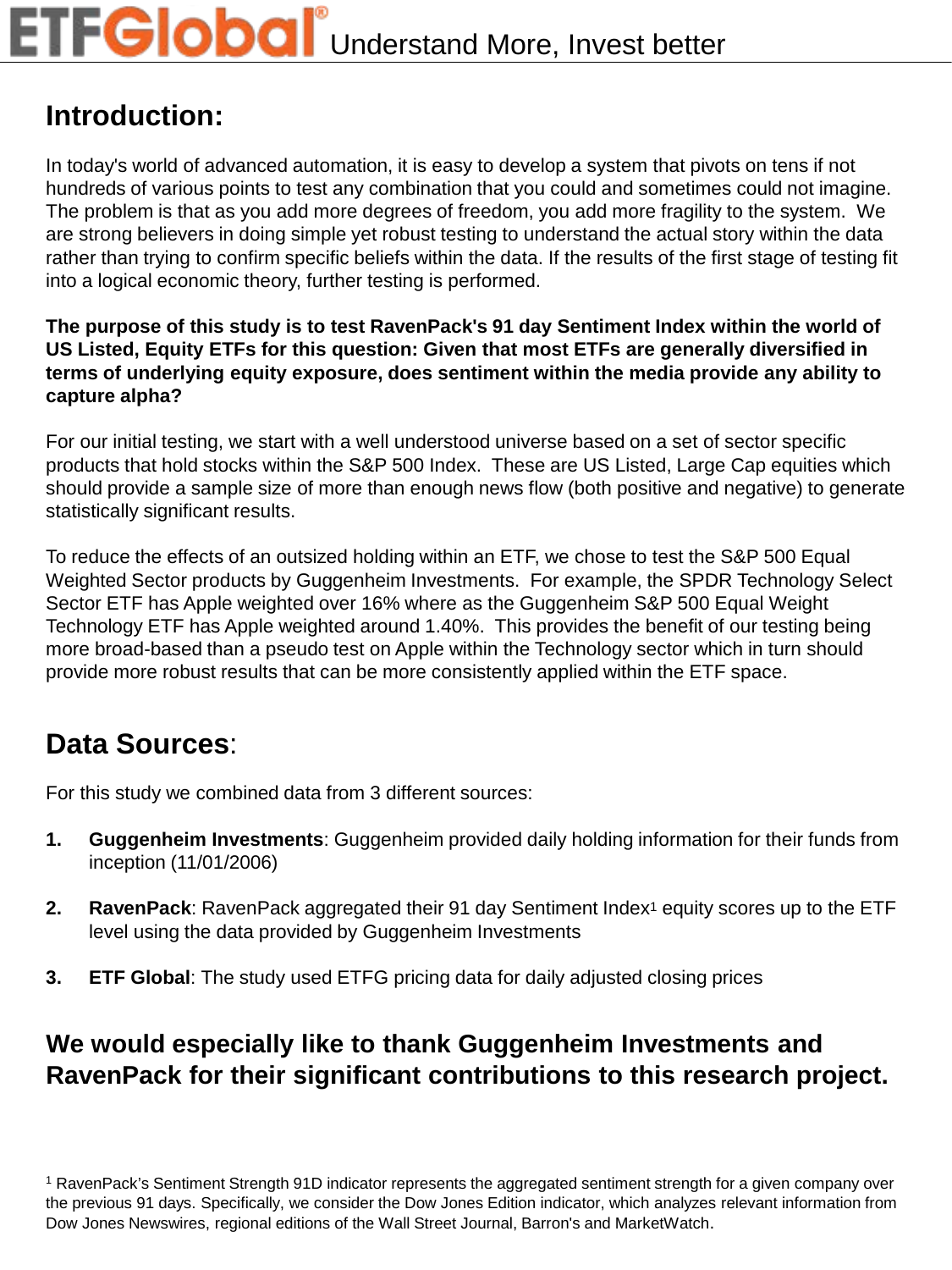#### **Portfolio Construction:**

This study follows a standard and straightforward methodology for constructing portfolios. Each portfolio is reconstituted on the last trading day of every calendar month. The allocation to each product within the portfolio is equally distributed. In a broad sense, the portfolios are equally weighted, sector rotation strategies.

The strategies are broken into two groups:

- 1. The first group allocates based on the highest scoring ETFs as indicated by the product's RavenPack sentiment score
- 2. The second group allocates based on the lowest scoring ETFs as indicated by the product's RavenPack sentiment score

For example, in the first group (the highest scoring products) there are 8 model portfolios, one portfolio for holding the highest X scoring products where  $X = 1$  through 8. When  $X = 1$ , the portfolio owns the single highest scoring ETF for that month, when  $X = 2$  the portfolio holds the two highest scoring products for that month. When  $X = 8$  the portfolio holds all 8 products equally weighted. When additional conditions are added, then X indicates the maximum number of positions not the number of positions held. Please note that trading costs are not factored into the returns.

Each group is then tested with each of the three following conditions:

- 1. A minimum sentiment score criteria
- 2. A sentiment score with a positive 5 day Rate of Change
- 3. A sentiment score with a positive 5 day Rate of Change and a minimum sentiment score

The table below illustrates the various strategies with the number of test portfolios.

| <b>Table 1</b>                    | <b>Highest</b><br><b>Scoring ETFs</b> | <b>Lowest</b><br><b>Scoring ETFs</b> |
|-----------------------------------|---------------------------------------|--------------------------------------|
| No additional Conditions          |                                       |                                      |
| <b>Minimum Sentiment Scores</b>   |                                       | 40                                   |
| Positive 5d ROC                   |                                       |                                      |
| Minimum Score and Positive 5d ROC |                                       |                                      |

Source: ETF Global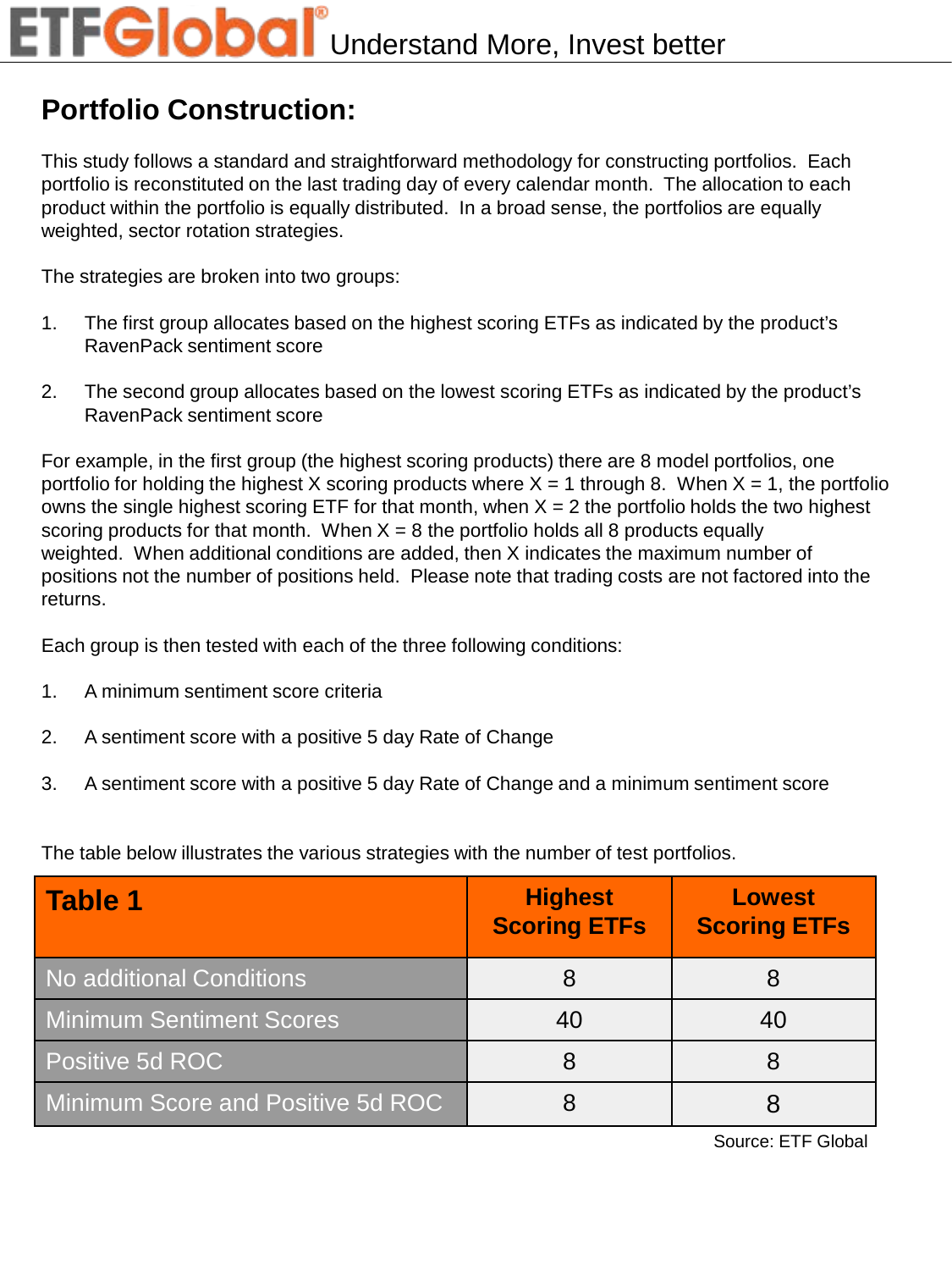# **FGlobal** Understand More, Invest better

#### **Portfolio Analysis:**

The easiest way to compare the 128 model portfolios is through a number of graphs. It's easy to focus upon pure returns but that only shows part of the picture, which is why looking at risk-adjusted returns is a superior approach.

In this section, we will chart two ratios that factor risk into the return picture. The first is the Sharpe Ratio where the risk free rate is set to 0%. The second statistic is the annualized return divided by the maximum drawdown (RoMad). This is an interesting ratio because drawdowns are an important factor that clients use to determine whether to maintain a strategy or not. While standard deviation is a valuable volatility statistic to review, it treats upside volatility the same as downside volatility. Investors have a bias towards being risk averse therefore downside volatility has a much larger impact than upside volatility. This is why maximum drawdown provides valuable insight.

For all the charts that follow, they reflect the same order as **Table 1** which outlines the structure of the portfolios and their variations.

In **Chart Series A**, we illustrate the first set of portfolios that have no additional conditions. The only variation is the number of ETFs held during the holding period.

In reviewing the charts, two commonalities emerge:

- 1. First, owning the products with the highest sentiment scores produce better risk-adjusted returns then owning the lowest sentiment scoring products.
- 2. Secondly, owning a somewhat more diversified portfolio outperforms owning the highest/lowest sentiment scoring products in addition to just owning all 8 products on an equally weighted basis.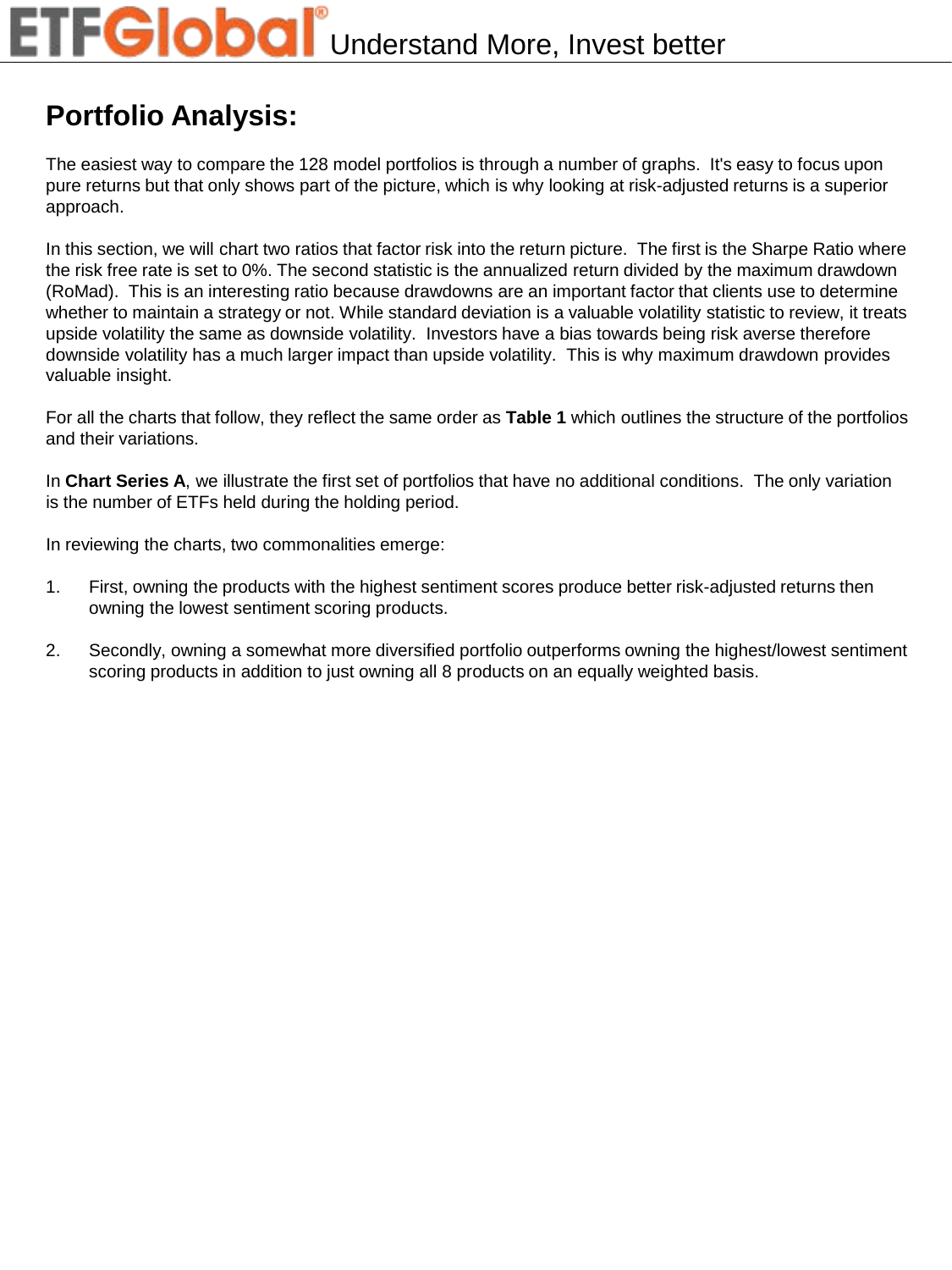#### FGlobal Understand More, Invest better

#### **Chart Series A**

Standard Portfolios: Show the Sharpe Ratios and RoMad Ratios of the standard portfolios split out by the number of maximum ETFs they can own.







The next chart series, **Chart Series B**, illustrates the requirement of a product meeting a minimum sentiment score in order to be included within the portfolios. To better visualize the results, the graphs below isolate the Highest and Lowest portfolios. Unlike **Chart Series A**, the charts of the Highest and Lowest portfolios do not follow the same pattern, though both generally exhibit better performance as the minimum sentiment score threshold is increased.

In the first set of portfolios, adding additional potential products increases performance of the portfolios in most cases. Note that because of the minimum threshold, the portfolios with larger number of holdings don't always hold their maximum number of ETFs. For example, the portfolios that have a maximum number of 7 and 8 ETFs on average only hold 4 ETFs at a time during any single month.

The second set of charts in **Chart Series B** reflect owning the lowest sentiment scoring products. This is where we a bifurcation for the first time.

When building portfolios of lowest sentiment scoring products, owning a less diversified portfolio within a higher range of sentiment scores outperforms a more diversified portfolio. It's important to note that this isn't consistent across all threshold values. When choosing a threshold that is too high like 0.14, there is actually a decrease in performance. Selecting a too restrictive threshold carries an adverse impact in causing the strategies to buy products toward their peaks before a move down as sentiment starts to wane.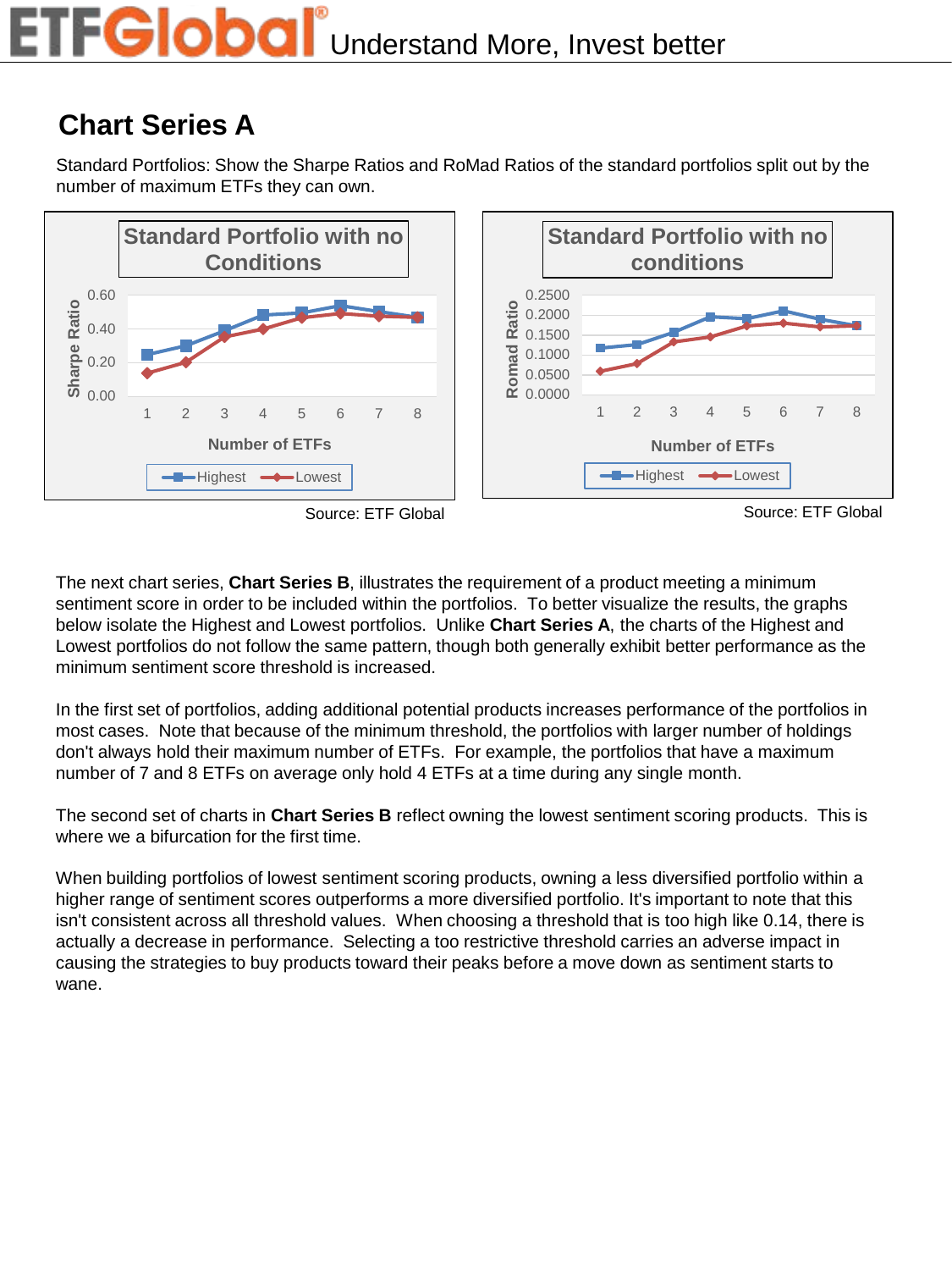#### **Chart Series B**

Standard Portfolios with Minimum Sentiment Threshold: Shows the Sharpe Ratios and RoMad Ratios of the standard portfolios split out by the number of maximum ETFs they can own.



Source: ETF Global Source: ETF Global Source: ETF Global Source: ETF Global





Source: ETF Global Source: ETF Global Source: ETF Global

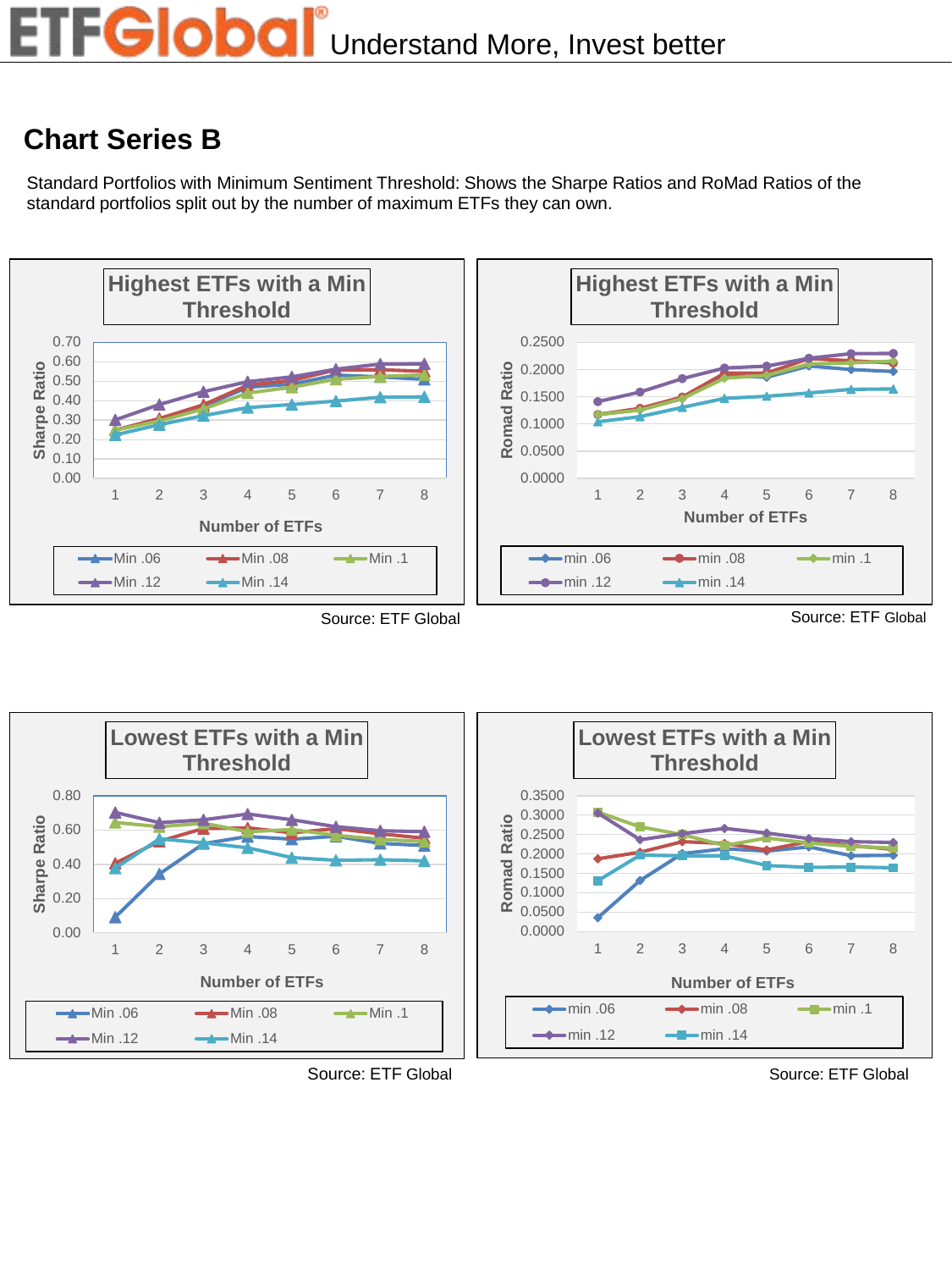# **FGlobal**<sup>®</sup>Understand More, Invest better

**Chart Series C** below reflects those portfolios that include only products with a positive 5 Day Rate of Change (ROC) of their sentiment scores. By adding the requirement of a positive 5 Day ROC to the standard portfolios, the risk-adjusted returns of the portfolios that own the highest scoring ETFs dropped except when owning just the single highest sentiment scoring ETF. The portfolios affected the most are the ones with 2 to 4 maximum holdings. Just like the portfolios in **Chart Series B**, the average number of holdings within the portfolios is generally less than their maximum number of holdings.

Reviewing the portfolios that buy the lowest sentiment scoring products, the ratios are lower than those in the standard portfolio with no ROC requirement. The portfolio owning the single lowest sentiment scoring product is affected the most. Being that the sentiment score is already a "smoothed" index, adding the positive ROC criteria doesn't add much value when looking at risk-adjusted returns. Adding the positive ROC does increase the returns on a number of the portfolios that own the lowest sentiment scoring products, sometimes significantly, though the increase in return comes at the cost of increased volatility and drawdowns.

#### **Chart Series C**

Standard Portfolios with 5 Day ROC: Shows the Sharpe Ratios and RoMad Ratios of the portfolios split out by the number of maximum ETFs they can own.



Source: ETF Global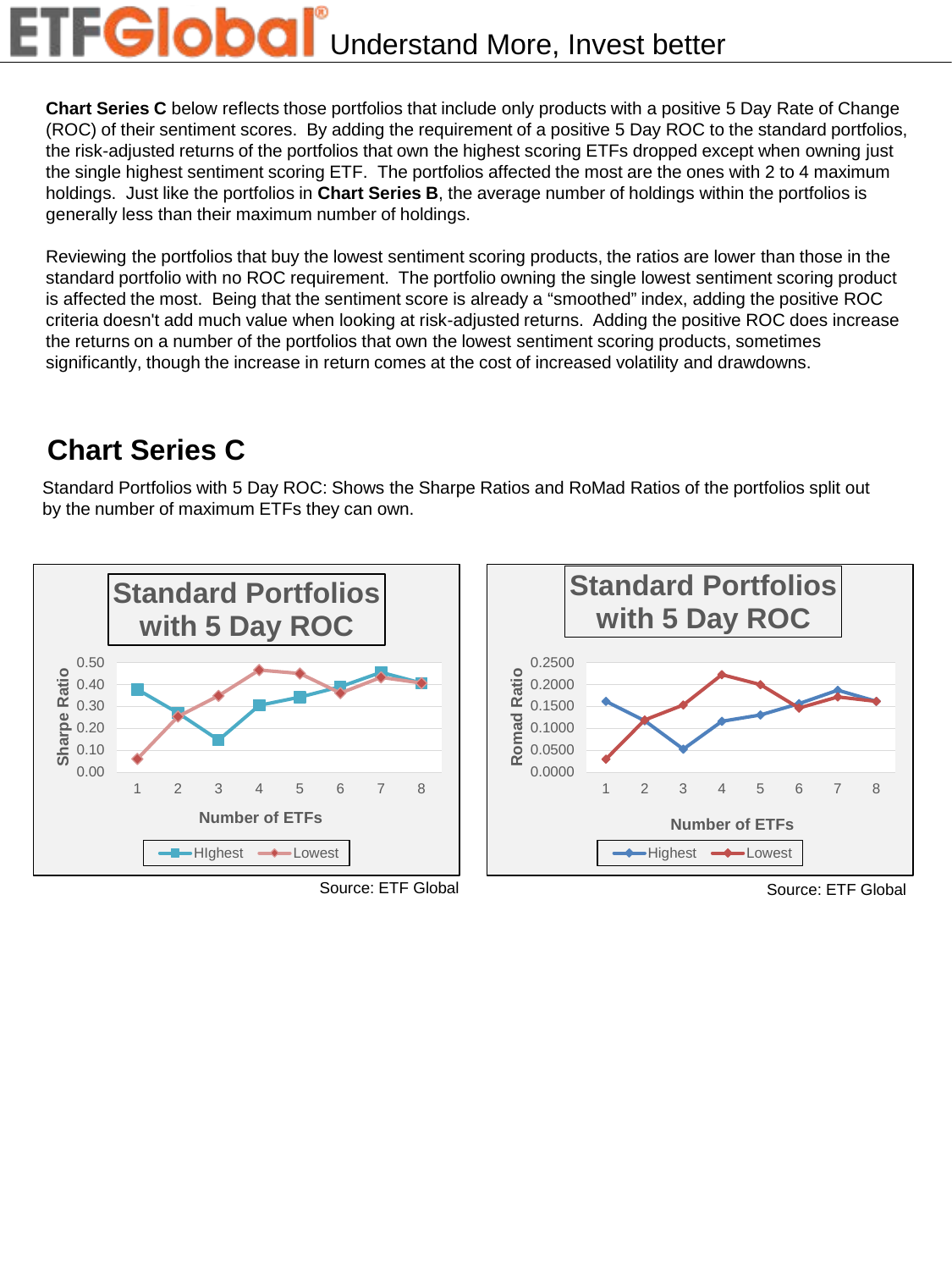# FGlobal<sup>®</sup>Understand More, Invest better

The final set of charts, **Chart Series D,** illustrates the last set of portfolios. These portfolios combine the positive 5 Day ROC and a 0.12 minimum Sentiment score threshold. Ignoring the values, the charts appear to show exactly what you might expect; as you increase the maximum number of ETFs within the portfolios, the ratios decrease.

This is more pronounced when selecting from the highest scoring products but it shows the highest/lowest scoring product within that group is the best one to own when it meets the 0.12 threshold. While it doesn't produce the best Sharpe and RoMad ratios within all the groups, they are an improvement over the standard portfolios without additional conditions. As you start increasing the number of maximum positions, the outperformance quickly dissipates. This data set is a relatively small set and to be comfortable using 0.12 as a threshold, more testing needs to be completed.

Please note, these strategies, along with the previous two carrying additional constraints, are more tactical in nature. They can, and do, sit in cash from time to time while the standard portfolios are fully vested strategies.

#### **Chart Series D**

Standard Portfolios with 5 Day ROC and Min Threshold of 0.12: Shows the Sharpe Ratios and RoMad Ratios of the portfolios split out by the number of maximum ETFs they can own.



Source: ETF Global Source: ETF Global Source: ETF Global Source: ETF Global Source: ETF Global Source: ETF Global Source: ETF Global Source: ETF Global Source: ETF Global Source: ETF Global Source: ETF Global Source: ETF G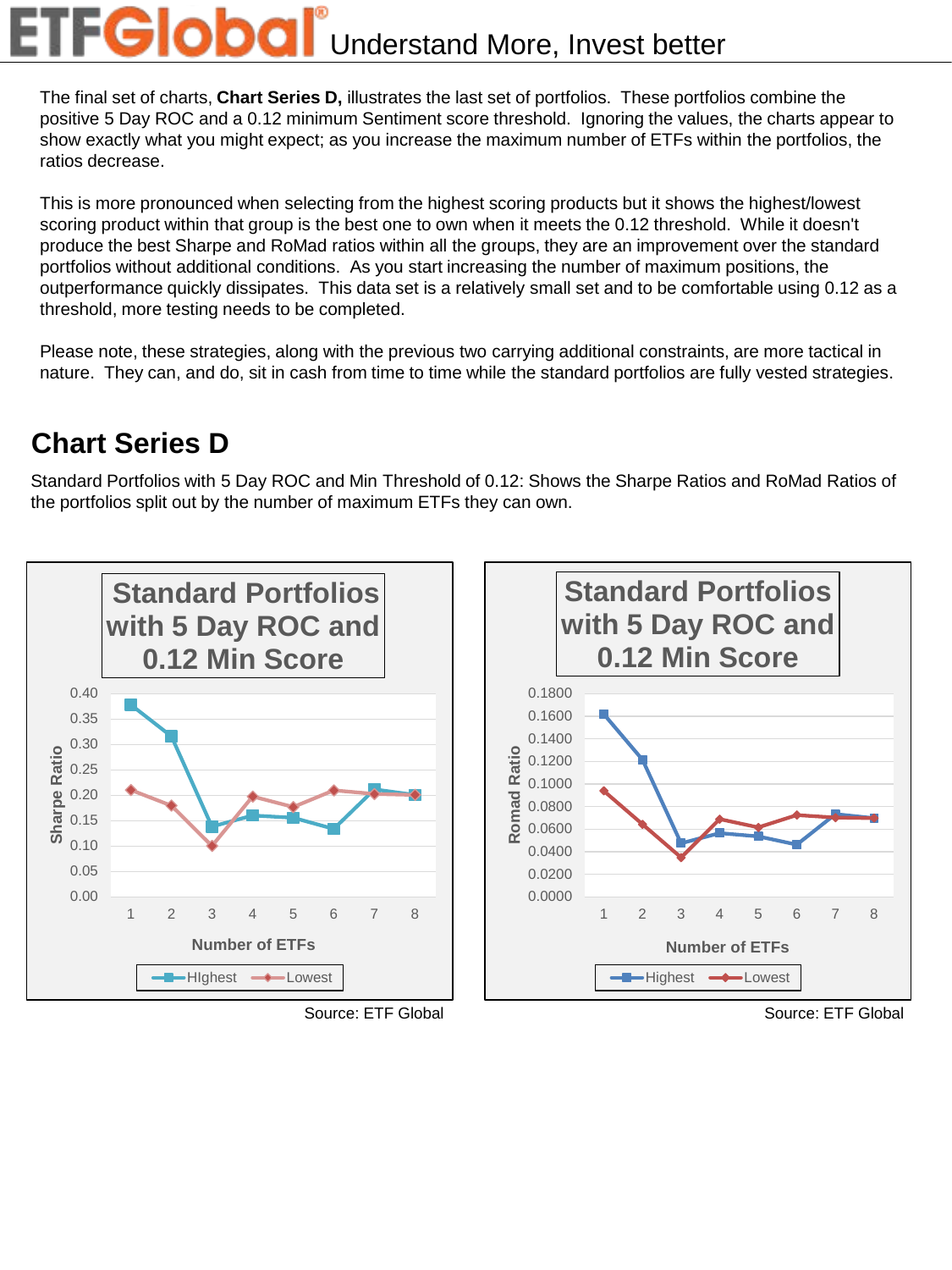#### **Conclusion:**

Over the past few years, a number of studies have reviewed the relationship between performance and sentiment as defined by news flows. However, most of these studies have focused on individual equities. With this analysis, we are attempting to build upon this previous research by extending our findings to equity based, US Listed, ETFs which are essentially diversified equity portfolios.

We examined 128 different model portfolios by testing 4 distinct strategies while varying each portfolio's number of allowed maximum holdings. Using two sets of risk-adjusted ratios, Sharpe ratio and RoMad, we sought to determine if any Alpha could be added through the use of sentiment analysis versus holding all products on an equally weighted basis.

The primary finding for diversified equity products uncovered within this study is that sentiment analysis may be better suited to identify and avoid underperformers than to identify and take advantage of outperformers. That is to say that in the majority of cases, one is more well served by avoiding those products with the lowest sentiment score than you are in owning those products with the highest sentiment score.

We also found that outperformance can be achieved in building a concentrated portfolio of ETFs by selecting those products with the lowest sentiment scores and from this sample selecting either the products with a minimum sentiment score threshold or the products with a positive 5 Day ROC. The latter appears to help find products that have had bad news flow but are now on a positive upswing.

We plan to further study the effects of sentiment as defined by news flow by expanding the universe to include Small Cap domestic equities and international equities. As you move to smaller companies and those in smaller countries, you would expect absolute news flow to decline with any news producing a more pronounced effect. We would also expect products that own a large number of securities to be less effected by company specific sentiment; macro based news sentiment may be a more suitable way to test those products.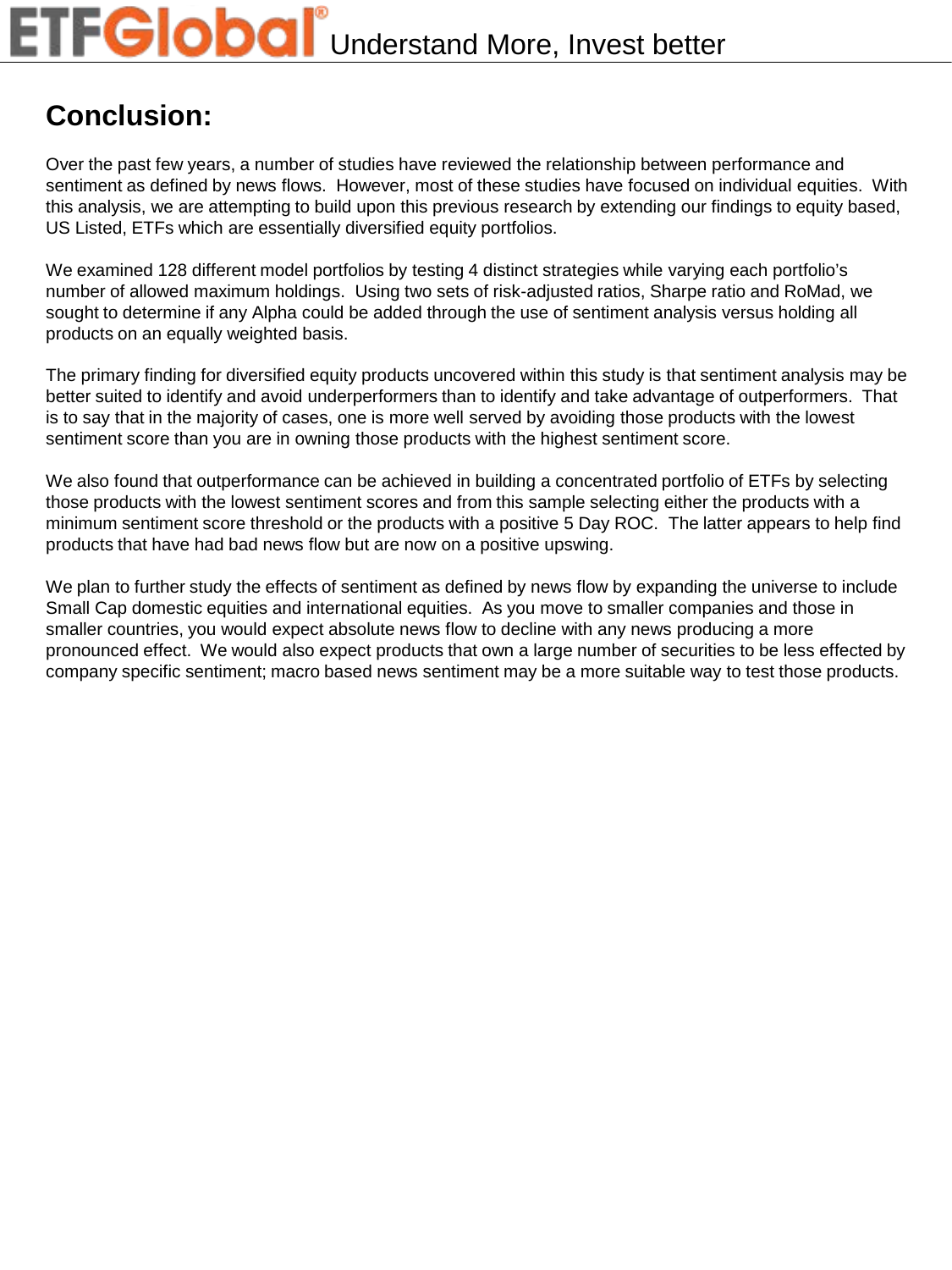# **Appendix A**

Sentiment Strengh 91D

RavenPack's Sentiment\_Strength\_91D indicator is a nullable numeric value between -1 and +1 with up to 5 decimal points representing the aggregated sentiment strength for a given company over the previous 91 days. A value of -1 is highly negative, a value of +1 is highly positive and a value of 0 is neutral. An empty value means that there was no news events over the last 91 days and therefore no sentiment associated with the company. Only novel news items that have nonneutral sentiment are included in this computation. Certain types of news stories categorized as "Order Imbalance", "Insider Trading" and "Technical Analysis" are excluded as they tend to add noise given their lack of sentiment, high volume and frequency. To allow for more recent events to have a greater impact on the company's sentiment, an exponential sentiment decay and a time weight function are incorporated. Both are based on the company's event volume, and hence sentiment will decay more rapidly with additional company events.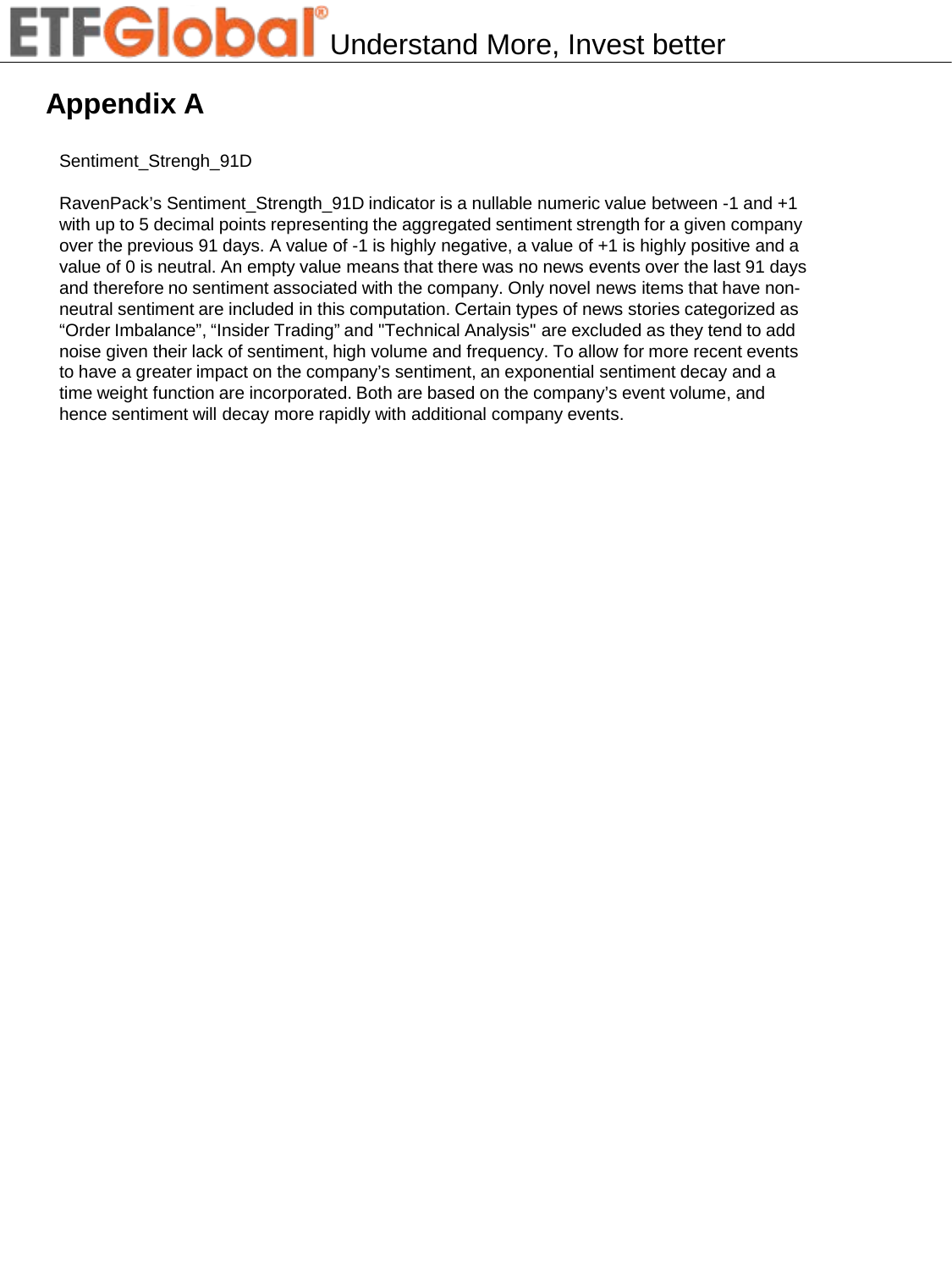# ETFGlobal<sup>®</sup>Understand More, Invest better

#### **Appendix B**

# Portfolios with No Additional Conditions

| <b>Strategy</b>          | Top 1     | Top 2          | Top 3     | Top 4     | Top 5     | Top 6     | Top 7     | Top 8     |
|--------------------------|-----------|----------------|-----------|-----------|-----------|-----------|-----------|-----------|
| <b>Cumulative Return</b> | 68.98%    | 72.68%         | 96.68%    | 123.33%   | 125.05%   | 137.19%   | 128.33%   | 120.28%   |
| <b>Annualized Return</b> | 6.39%     | 6.67%          | 8.32%     | 9.96%     | 10.06%    | 10.74%    | 10.25%    | 9.78%     |
| Daily St. Dev            | 1.63%     | 1.40%          | 1.35%     | 1.31%     | 1.29%     | 1.26%     | 1.29%     | 1.32%     |
| <b>Annualized St Dev</b> | 25.72%    | 22.12%         | 21.36%    | 20.65%    | 20.32%    | 19.96%    | 20.38%    | 20.83%    |
| <b>Return/Risk</b>       | 0.2486    | 0.3014         | 0.3895    | 0.4822    | 0.4948    | 0.5381    | 0.5028    | 0.4696    |
| <b>Max Positions</b>     |           | 2              | 3         | 4         | 5         | 6         |           | 8         |
| <b>Min Positions</b>     |           | $\overline{2}$ | 3         | 4         | 5         | 6         |           | 8         |
| <b>Ave Positions</b>     |           | 2              | 3         | 4         | 5         | 6         |           | 8         |
| <b>Median Positions</b>  |           | 2              | 3         | 4         | 5         | 6         | 7         | 8         |
| <b>Max Drawdown</b>      | $-0.5443$ | $-0.5285$      | $-0.5290$ | $-0.5078$ | $-0.5263$ | $-0.5096$ | $-0.5404$ | $-0.5644$ |
| <b>Return/Max DD</b>     | 0.1175    | 0.1261         | 0.1573    | 0.1961    | 0.1911    | 0.2108    | 0.1896    | 0.1733    |
| <b>Ave Turnover</b>      | 69.00%    | 50.50%         | 36.67%    | 29.00%    | 22.40%    | 14.50%    | 10.57%    | 0.00%     |

| <b>Strategy</b>          | <b>Bottom</b> 1 | <b>Bottom 2</b> | <b>Bottom 3</b> | <b>Bottom 4</b> | <b>Bottom 5</b> | <b>Bottom 6</b> | <b>Bottom 7</b> | <b>Bottom 8</b> |
|--------------------------|-----------------|-----------------|-----------------|-----------------|-----------------|-----------------|-----------------|-----------------|
| <b>Cumulative Return</b> | 43.73%          | 59.53%          | 101.57%         | 109.84%         | 129.28%         | 134.24%         | 124.66%         | 120.28%         |
| <b>Annualized Return</b> | 4.38%           | 5.67%           | 8.63%           | 9.15%           | 10.30%          | 10.58%          | 10.04%          | 9.78%           |
| Daily St. Dev            | 1.99%           | 1.77%           | 1.54%           | 1.45%           | 1.39%           | 1.36%           | 1.33%           | 1.32%           |
| <b>Annualized St Dev</b> | 31.52%          | 27.98%          | 24.41%          | 22.89%          | 22.05%          | 21.49%          | 21.07%          | 20.83%          |
| <b>Return/Risk</b>       | 0.1389          | 0.2028          | 0.3537          | 0.3997          | 0.4671          | 0.4923          | 0.4763          | 0.4696          |
| <b>Max Positions</b>     |                 | 2               | 3               | 4               | 5               | 6               |                 | 8               |
| <b>Min Positions</b>     |                 | 2               | 3               | 4               | 5               | 6               |                 | 8               |
| <b>Ave Positions</b>     |                 | 2               | 3               | 4               | 5               | 6               | 7               | 8               |
| <b>Median Positions</b>  |                 | 2               | 3               | 4               | 5               | 6               | 7               | 8               |
| <b>Max Drawdown</b>      | $-0.7376$       | $-0.7212$       | $-0.6485$       | $-0.6294$       | $-0.5962$       | $-0.5877$       | $-0.5883$       | $-0.5644$       |
| <b>Return/Max DD</b>     | 0.0594          | 0.0787          | 0.1332          | 0.1454          | 0.1728          | 0.1800          | 0.1706          | 0.1733          |
| <b>Ave Turnover</b>      | 74.00%          | 43.50%          | 37.33%          | 29.00%          | 22.00%          | 16.83%          | 9.86%           | 0.00%           |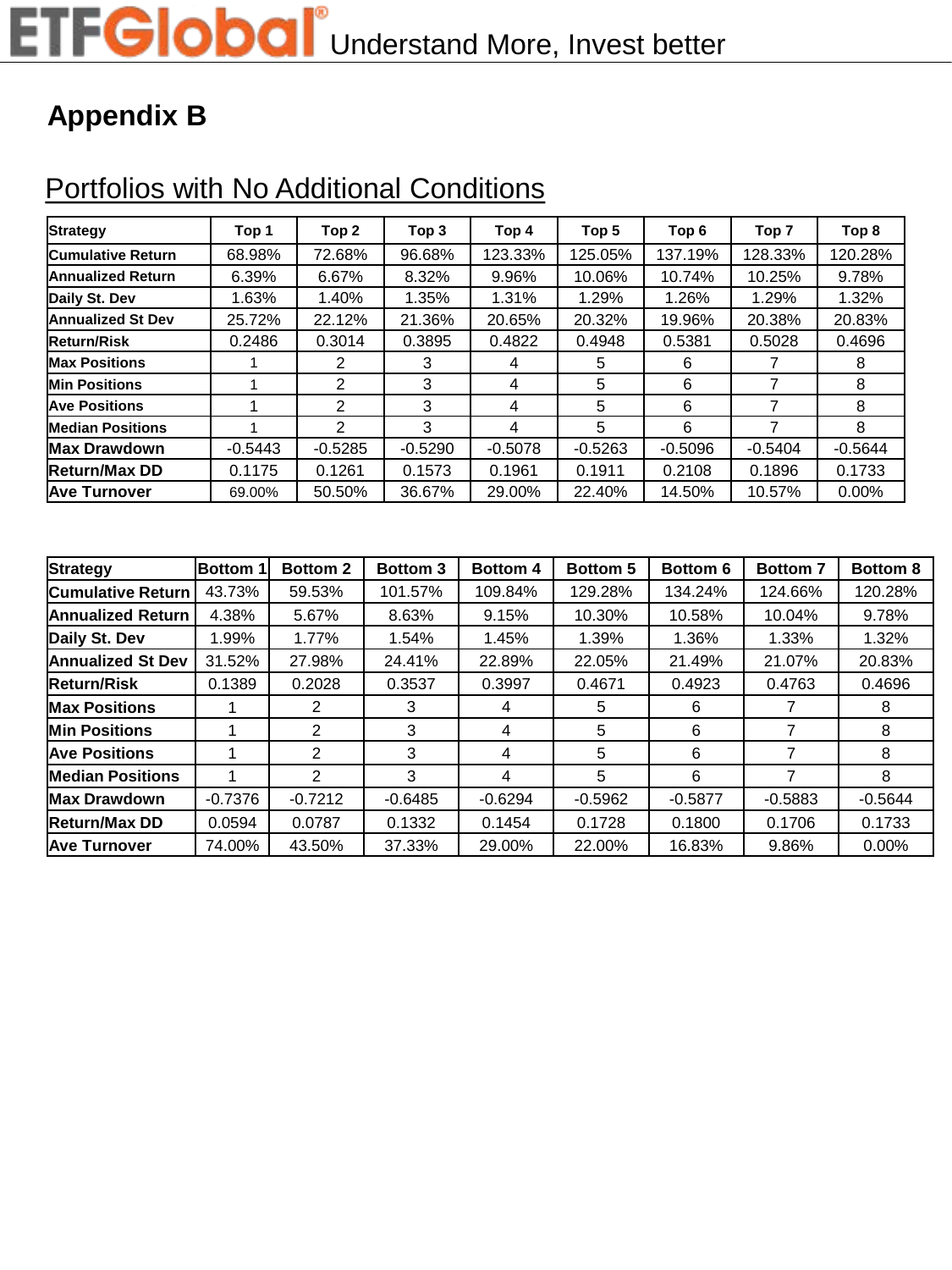# .06 Min Sentiment Score Condition

|                          | Top <sub>1</sub> | Top <sub>2</sub> | Top 3     | Top 4          | Top 5     | Top 6     | Top 7     | Top 8     |
|--------------------------|------------------|------------------|-----------|----------------|-----------|-----------|-----------|-----------|
| <b>Conditional Level</b> | 0.06             | 0.06             | 0.06      | 0.06           | 0.06      | 0.06      | 0.06      | 0.06      |
| <b>Cumulative Return</b> | 68.98%           | 72.68%           | 90.95%    | 117.91%        | 118.67%   | 131.25%   | 129.01%   | 125.61%   |
| <b>Annualized Return</b> | 6.39%            | 6.67%            | 7.94%     | 9.64%          | 9.68%     | 10.41%    | 10.29%    | 10.09%    |
| Daily St. Dev            | 1.63%            | 1.40%            | 1.35%     | 1.30%          | 1.26%     | 1.24%     | 1.24%     | 1.25%     |
| <b>Annualized St.Dev</b> | 25.72%           | 22.12%           | 21.38%    | 20.53%         | 19.96%    | 19.57%    | 19.65%    | 19.79%    |
| <b>Return/Risk</b>       | 0.2486           | 0.3014           | 0.3714    | 0.4697         | 0.4851    | 0.5322    | 0.5235    | 0.5099    |
| <b>Max Positions</b>     |                  | 2                | 3         | 4              | 5         | 6         |           | 8         |
| <b>Min Positions</b>     |                  | $\overline{2}$   | 2         | $\overline{2}$ | 2         | 2         | 2         | 2         |
| <b>Ave Positions</b>     |                  | $\overline{2}$   | 3.0       | 3.9            | 4.9       | 5.8       | 6.7       | 7.4       |
| <b>Median Positions</b>  |                  | $\overline{2}$   | 3         | 4              | 5         | 6         | 7         | 8         |
| <b>Max Drawdown</b>      | $-0.5443$        | $-0.5285$        | $-0.5428$ | $-0.5094$      | $-0.5208$ | $-0.5035$ | $-0.5141$ | $-0.5134$ |
| <b>Return/Max DD</b>     | 0.1175           | 0.1261           | 0.1463    | 0.1892         | 0.1859    | 0.2068    | 0.2000    | 0.1965    |
| <b>Ave Turnover</b>      | 69.00%           | 50.50%           | 36.67%    | 29.25%         | 22.47%    | 15.23%    | 11.54%    | 4.30%     |

|                          | <b>Bottom 1</b> | <b>Bottom 2</b> | <b>Bottom 3</b> | <b>Bottom 4</b> | <b>Bottom 5</b> | <b>Bottom 6</b> | <b>Bottom 7</b> | <b>Bottom 8</b> |
|--------------------------|-----------------|-----------------|-----------------|-----------------|-----------------|-----------------|-----------------|-----------------|
| <b>Conditional Level</b> | 0.06            | 0.06            | 0.06            | 0.06            | 0.06            | 0.06            | 0.06            | 0.06            |
| <b>Cumulative Return</b> | 23.58%          | 91.99%          | 144.62%         | 150.55%         | 141.73%         | 143.59%         | 129.25%         | 125.61%         |
| Annualized Return        | 2.53%           | 8.01%           | 11.15%          | 11.46%          | 10.99%          | 11.09%          | 10.30%          | 10.09%          |
| Daily St. Dev            | .74%            | 1.47%           | 1.35%           | 1.29%           | 1.27%           | 1.24%           | 1.25%           | 1.25%           |
| Annualized St.Dev        | 27.54%          | 23.31%          | 21.38%          | 20.39%          | 20.10%          | 19.67%          | 19.72%          | 19.79%          |
| Return/Risk              | 0.0920          | 0.3436          | 0.5213          | 0.5622          | 0.5468          | 0.5640          | 0.5223          | 0.5099          |
| <b>Max Positions</b>     |                 | 2               | 3               | 4               | 5               | 6               |                 | 8               |
| <b>Min Positions</b>     |                 | 2               | 2               | 2               | 2               | 2               | 2               | 2               |
| <b>Ave Positions</b>     | 1.0             | 2.0             | 3.0             | 3.9             | 4.9             | 5.8             | 6.7             | 7.4             |
| <b>Median Positions</b>  |                 | $\mathcal{P}$   | 3               | 4               | 5               | 6               | 7               | 8               |
| Max Drawdown             | $-0.6986$       | $-0.6074$       | $-0.5542$       | $-0.5370$       | $-0.5295$       | $-0.5080$       | $-0.5254$       | $-0.5134$       |
| Return/Max DD            | 0.0363          | 0.1319          | 0.2012          | 0.2135          | 0.2076          | 0.2184          | 0.1960          | 0.1965          |
| Ave Turnover             | 74.00%          | 54.50%          | 44.17%          | 36.17%          | 28.13%          | 20.97%          | 12.48%          | 4.30%           |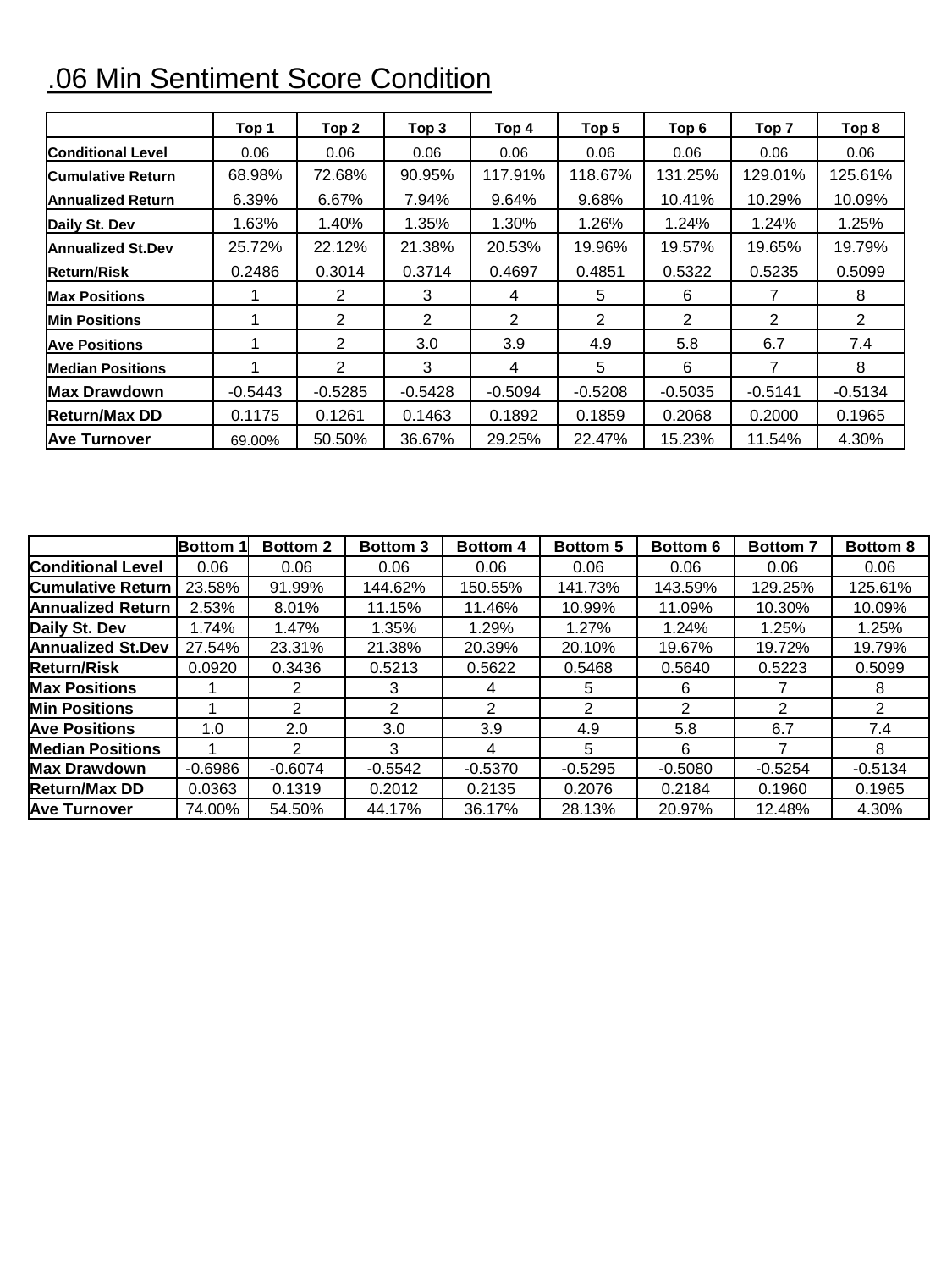# .08 Min Sentiment Score Condition

|                           | Top 1     | Top <sub>2</sub> | Top 3     | Top 4     | Top 5     | Top 6     | Top <sub>7</sub> | Top 8     |
|---------------------------|-----------|------------------|-----------|-----------|-----------|-----------|------------------|-----------|
| <b>Conditional Level</b>  | 0.08      | 0.08             | 0.08      | 0.08      | 0.08      | 0.08      | 0.08             | 0.08      |
| <b>Cumulative Return</b>  | 68.98%    | 74.71%           | 93.78%    | 123.00%   | 126.98%   | 142.88%   | 141.41%          | 138.11%   |
| <b>Annualized Return</b>  | 6.39%     | 6.81%            | 8.13%     | 9.94%     | 10.17%    | 11.05%    | 10.97%           | 10.79%    |
| Daily St. Dev             | 1.63%     | 1.40%            | 1.35%     | 1.31%     | 1.28%     | 1.25%     | 1.24%            | 1.24%     |
| <b>Annualized St. Dev</b> | 25.72%    | 22.10%           | 21.41%    | 20.67%    | 20.18%    | 19.76%    | 19.62%           | 19.55%    |
| <b>Return/Risk</b>        | 0.2486    | 0.3084           | 0.3797    | 0.4808    | 0.5039    | 0.5595    | 0.5595           | 0.5522    |
| <b>Max Positions</b>      |           | 2                | 3         | 4         | 5         | 6         |                  | 8         |
| <b>Min Positions</b>      |           |                  |           |           |           |           |                  |           |
| <b>Ave Positions</b>      |           | 2.0              | 3.0       | 3.9       | 4.8       | 5.7       | 6.5              | 7.0       |
| <b>Median Positions</b>   |           | $\mathcal{P}$    | 3         | 4         | 5         | 6         |                  | 8         |
| <b>Max Drawdown</b>       | $-0.5443$ | $-0.5285$        | $-0.5428$ | $-0.5136$ | $-0.5250$ | $-0.5016$ | $-0.5072$        | $-0.5087$ |
| <b>Return/Max DD</b>      | 0.1175    | 0.1289           | 0.1498    | 0.1935    | 0.1937    | 0.2204    | 0.2163           | 0.2122    |
| <b>Ave Turnover</b>       | 69.00%    | 51.00%           | 36.67%    | 28.92%    | 22.62%    | 15.35%    | 11.01%           | 5.00%     |

|                          | <b>Bottom 1</b> | <b>Bottom 2</b> | <b>Bottom 3</b> | Bottom 4  | <b>Bottom 5</b> | <b>Bottom 6</b> | <b>Bottom 7</b> | <b>Bottom 8</b> |
|--------------------------|-----------------|-----------------|-----------------|-----------|-----------------|-----------------|-----------------|-----------------|
| <b>Conditional Level</b> | 0.08            | 0.08            | 0.08            | 0.08      | 0.08            | 0.08            | 0.08            | 0.08            |
| <b>Cumulative Return</b> | 115.62%         | 139.54%         | 159.74%         | 158.64%   | 145.55%         | 156.73%         | 146.98%         | 138.11%         |
| <b>Annualized Return</b> | 9.50%           | 10.87%          | 11.94%          | 11.88%    | 11.20%          | 11.78%          | 11.27%          | 10.79%          |
| Daily St. Dev            | 1.48%           | 1.29%           | 1.24%           | 1.23%     | 1.21%           | 1.22%           | 1.23%           | 1.24%           |
| Annualized St. Dev       | 23.39%          | 20.34%          | 19.59%          | 19.37%    | 19.19%          | 19.36%          | 19.50%          | 19.55%          |
| lReturn/Risk             | 0.4063          | 0.5346          | 0.6093          | 0.6134    | 0.5834          | 0.6086          | 0.5782          | 0.5522          |
| Max Positions            |                 | 2               | 3               | 4         | 5               | 6               |                 | 8               |
| <b>Min Positions</b>     |                 |                 |                 |           |                 |                 |                 |                 |
| <b>Ave Positions</b>     | 1.0             | 2.0             | 3.0             | 3.9       | 4.8             | 5.7             | 6.5             | 7.0             |
| <b>Median Positions</b>  |                 | $\mathcal{P}$   | 3               | 4         | 5               | 6               | 7               | 8               |
| Max Drawdown             | $-0.5056$       | $-0.5307$       | $-0.5146$       | $-0.5229$ | $-0.5312$       | $-0.5073$       | $-0.5081$       | $-0.5087$       |
| <b>Return/Max DD</b>     | 0.1880          | 0.2049          | 0.2320          | 0.2272    | 0.2108          | 0.2323          | 0.2219          | 0.2122          |
| <b>Ave Turnover</b>      | 79.00%          | 54.50%          | 43.00%          | 35.67%    | 27.77%          | 20.38%          | 11.89%          | 5.00%           |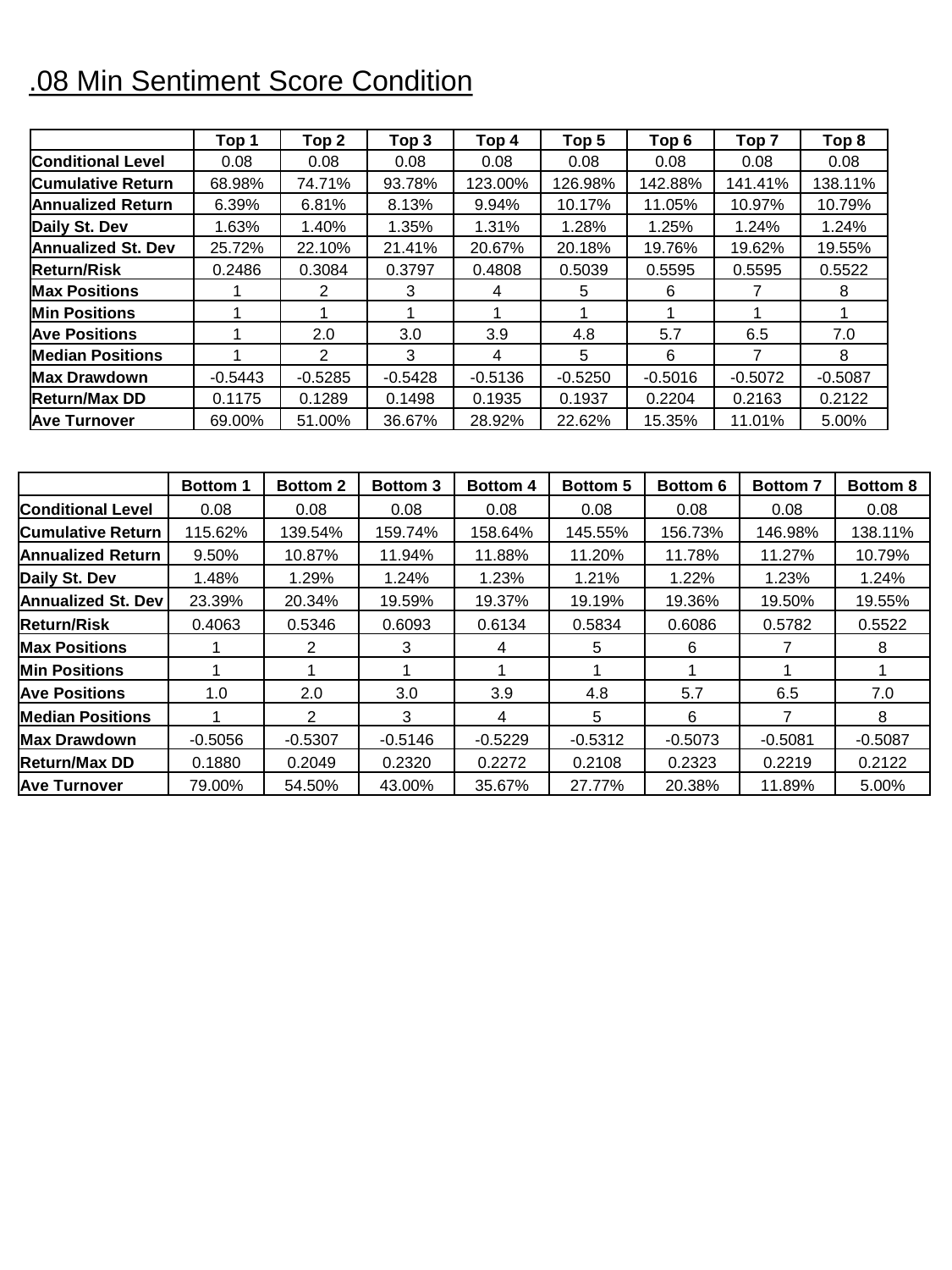# .10 Min Sentiment Score Condition

|                           | Top 1     | Top <sub>2</sub> | Top <sub>3</sub> | Top 4     | Top <sub>5</sub> | Top <sub>6</sub> | Top <sub>7</sub> | Top 8     |
|---------------------------|-----------|------------------|------------------|-----------|------------------|------------------|------------------|-----------|
| <b>Conditional Level</b>  | 0.1       | 0.1              | 0.1              | 0.1       | 0.1              | 0.1              | 0.1              | 0.1       |
| <b>Cumulative Return</b>  | 68.98%    | 71.12%           | 87.19%           | 108.99%   | 116.19%          | 128.14%          | 131.14%          | 133.70%   |
| <b>Annualized Return</b>  | 6.39%     | 6.55%            | 7.69%            | 9.10%     | 9.54%            | 10.24%           | 10.41%           | 10.55%    |
| Daily St. Dev             | 1.63%     | 1.40%            | 1.36%            | 1.31%     | 1.28%            | 1.27%            | 1.25%            | 1.25%     |
| <b>Annualized St. Dev</b> | 25.72%    | 22.15%           | 21.49%           | 20.68%    | 20.29%           | 20.03%           | 19.84%           | 19.78%    |
| <b>Return/Risk</b>        | 0.2486    | 0.2959           | 0.3578           | 0.4399    | 0.4700           | 0.5109           | 0.5245           | 0.5334    |
| <b>Max Positions</b>      |           | $\overline{2}$   | 3                | 4         | 5                | 6                |                  | 8         |
| <b>Min Positions</b>      |           |                  |                  |           |                  |                  |                  |           |
| <b>Ave Positions</b>      |           | 2.0              | 2.9              | 3.8       | 4.7              | 5.5              | 6.1              | 6.5       |
| <b>Median Positions</b>   |           | $\mathcal{P}$    | 3                | 4         | 5                | 6                | 7                |           |
| <b>Max Drawdown</b>       | $-0.5443$ | $-0.5219$        | $-0.5241$        | $-0.4938$ | $-0.5029$        | $-0.4860$        | $-0.4893$        | $-0.4893$ |
| <b>Return/Max DD</b>      | 0.1175    | 0.1256           | 0.1467           | 0.1843    | 0.1896           | 0.2106           | 0.2127           | 0.2156    |
| <b>Ave Turnover</b>       | 69.00%    | 50.50%           | 36.67%           | 28.83%    | 22.50%           | 15.97%           | 13.35%           | 8.88%     |

|                           | <b>Bottom 1</b> | <b>Bottom 2</b> | <b>Bottom 3</b> | <b>Bottom 4</b> | <b>Bottom 5</b> | <b>Bottom 6</b> | <b>Bottom 7</b> | <b>Bottom 8</b> |
|---------------------------|-----------------|-----------------|-----------------|-----------------|-----------------|-----------------|-----------------|-----------------|
| <b>Conditional Level</b>  | 0.1             | 0.1             | 0.1             | 0.1             | 0.1             | 0.1             | 0.1             | 0.1             |
| <b>Cumulative Return</b>  | 222.78%         | 177.44%         | 173.31%         | 150.31%         | 154.28%         | 145.46%         | 137.35%         | 133.70%         |
| Annualized Return         | 14.85%          | 12.81%          | 12.61%          | 11.45%          | 11.66%          | 11.19%          | 10.75%          | 10.55%          |
| Daily St. Dev             | 1.46%           | 1.31%           | 1.25%           | 1.23%           | 1.22%           | 1.24%           | 1.25%           | 1.25%           |
| <b>Annualized St. Dev</b> | 23.04%          | 20.68%          | 19.70%          | 19.37%          | 19.32%          | 19.67%          | 19.72%          | 19.78%          |
| <b>Return/Risk</b>        | 0.6444          | 0.6195          | 0.6401          | 0.5910          | 0.6034          | 0.5690          | 0.5452          | 0.5334          |
| <b>Max Positions</b>      |                 | 2               | 3               | 4               | 5               | 6               |                 |                 |
| Min Positions             |                 |                 |                 |                 |                 |                 |                 |                 |
| <b>Ave Positions</b>      | 1.0             | 2.0             | 2.9             | 3.8             | 4.7             | 5.5             | 6.1             | 6.5             |
| <b>Median Positions</b>   |                 | $\mathcal{P}$   | 3               | 4               | 5               | 6               |                 |                 |
| lMax Drawdown             | $-0.4821$       | $-0.4746$       | $-0.5038$       | $-0.5162$       | $-0.4827$       | $-0.4904$       | $-0.4893$       | $-0.4893$       |
| <b>Return/Max DD</b>      | 0.3080          | 0.2700          | 0.2503          | 0.2218          | 0.2415          | 0.2282          | 0.2198          | 0.2156          |
| lAve Turnover             | 71.00%          | 59.00%          | 49.17%          | 39.17%          | 30.47%          | 21.37%          | 14.17%          | 8.88%           |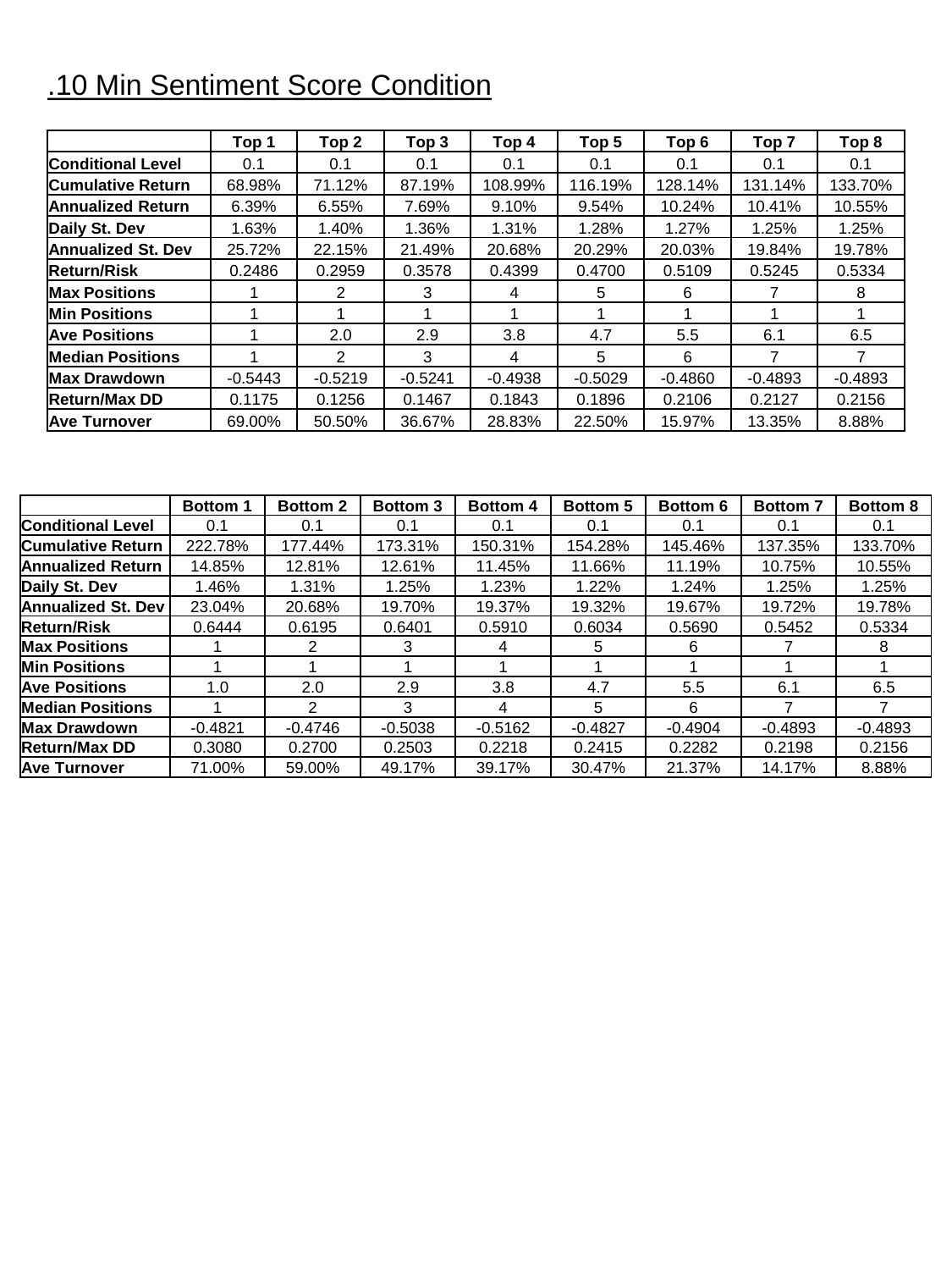# .12 Min Sentiment Score Condition

|                           | Top 1     | Top 2         | Top 3     | Top 4     | Top 5     | Top 6     | Top <sub>7</sub> | Top 8     |
|---------------------------|-----------|---------------|-----------|-----------|-----------|-----------|------------------|-----------|
| <b>Conditional Level</b>  | 0.12      | 0.12          | 0.12      | 0.12      | 0.12      | 0.12      | 0.12             | 0.12      |
| <b>Cumulative Return</b>  | 87.18%    | 95.86%        | 114.11%   | 127.54%   | 132.86%   | 145.78%   | 154.16%          | 154.62%   |
| <b>Annualized Return</b>  | 7.69%     | 8.27%         | 9.41%     | 10.20%    | 10.50%    | 11.21%    | 11.65%           | 11.67%    |
| Daily St. Dev             | 1.62%     | 1.37%         | 1.33%     | 1.29%     | 1.27%     | 1.26%     | 1.25%            | 1.25%     |
| <b>Annualized St. Dev</b> | 25.54%    | 21.73%        | 21.05%    | 20.46%    | 20.08%    | 19.93%    | 19.77%           | 19.78%    |
| <b>Return/Risk</b>        | 0.3010    | 0.3804        | 0.4471    | 0.4986    | 0.5231    | 0.5623    | 0.5893           | 0.5904    |
| <b>Max Positions</b>      |           | 2             | 3         | 4         | 5         | 6         |                  | 8         |
| <b>Min Positions</b>      | 0         | 0             | 0         | 0         | $\Omega$  | $\Omega$  | 0                | 0         |
| <b>Ave Positions</b>      | 1.0       | 1.9           | 2.8       | 3.7       | 4.5       | 5.0       | 5.4              | 5.6       |
| <b>Median Positions</b>   |           | $\mathcal{P}$ | 3         | 4         | 5         | 6         | 6                | 6         |
| <b>Max Drawdown</b>       | $-0.5443$ | $-0.5210$     | $-0.5127$ | $-0.5021$ | $-0.5083$ | $-0.5075$ | $-0.5075$        | $-0.5075$ |
| <b>Return/Max DD</b>      | 0.1412    | 0.1587        | 0.1836    | 0.2032    | 0.2066    | 0.2209    | 0.2296           | 0.2300    |
| <b>Ave Turnover</b>       | 70.00%    | 51.50%        | 36.83%    | 29.42%    | 23.65%    | 19.57%    | 17.95%           | 16.66%    |

|                           | <b>Bottom 1</b> | <b>Bottom 2</b> | <b>Bottom 3</b> | <b>Bottom 4</b> | <b>Bottom 5</b> | <b>Bottom 6</b> | <b>Bottom 7</b> | <b>Bottom 8</b> |
|---------------------------|-----------------|-----------------|-----------------|-----------------|-----------------|-----------------|-----------------|-----------------|
| <b>Conditional Level</b>  | 0.12            | 0.12            | 0.12            | 0.12            | 0.12            | 0.12            | 0.12            | 0.12            |
| <b>Cumulative Return</b>  | 267.43%         | 178.96%         | 179.57%         | 191.00%         | 180.70%         | 164.44%         | 156.30%         | 154.62%         |
| <b>Annualized Return</b>  | 16.62%          | 12.89%          | 12.92%          | 13.45%          | 12.97%          | 12.18%          | 11.76%          | 11.67%          |
| Daily St. Dev             | 1.50%           | 1.27%           | 1.24%           | 1.23%           | 1.24%           | 1.24%           | 1.25%           | 1.25%           |
| <b>Annualized St. Dev</b> | 23.65%          | 20.05%          | 19.56%          | 19.40%          | 19.64%          | 19.65%          | 19.73%          | 19.78%          |
| <b>Return/Risk</b>        | 0.7029          | 0.6428          | 0.6604          | 0.6932          | 0.6603          | 0.6197          | 0.5962          | 0.5904          |
| <b>Max Positions</b>      |                 | 2               | 3               | 4               | 5               | 6               |                 | 8               |
| <b>Min Positions</b>      | 0               | 0               | 0               | 0               | 0               | 0               |                 | 0               |
| <b>Ave Positions</b>      | 1.0             | 1.9             | 2.8             | 3.7             | 4.5             | 5.0             | 5.4             | 5.6             |
| <b>Median Positions</b>   |                 | 2               | 3               | 4               | 5               | 6               | 6               | 6               |
| <b>Max Drawdown</b>       | $-0.5436$       | $-0.5436$       | $-0.5109$       | $-0.5054$       | $-0.5101$       | $-0.5075$       | $-0.5075$       | $-0.5075$       |
| <b>Return/Max DD</b>      | 0.3057          | 0.2370          | 0.2528          | 0.2661          | 0.2542          | 0.2399          | 0.2318          | 0.2300          |
| <b>Ave Turnover</b>       | 85.00%          | 71.00%          | 55.17%          | 43.08%          | 31.68%          | 25.25%          | 20.18%          | 16.66%          |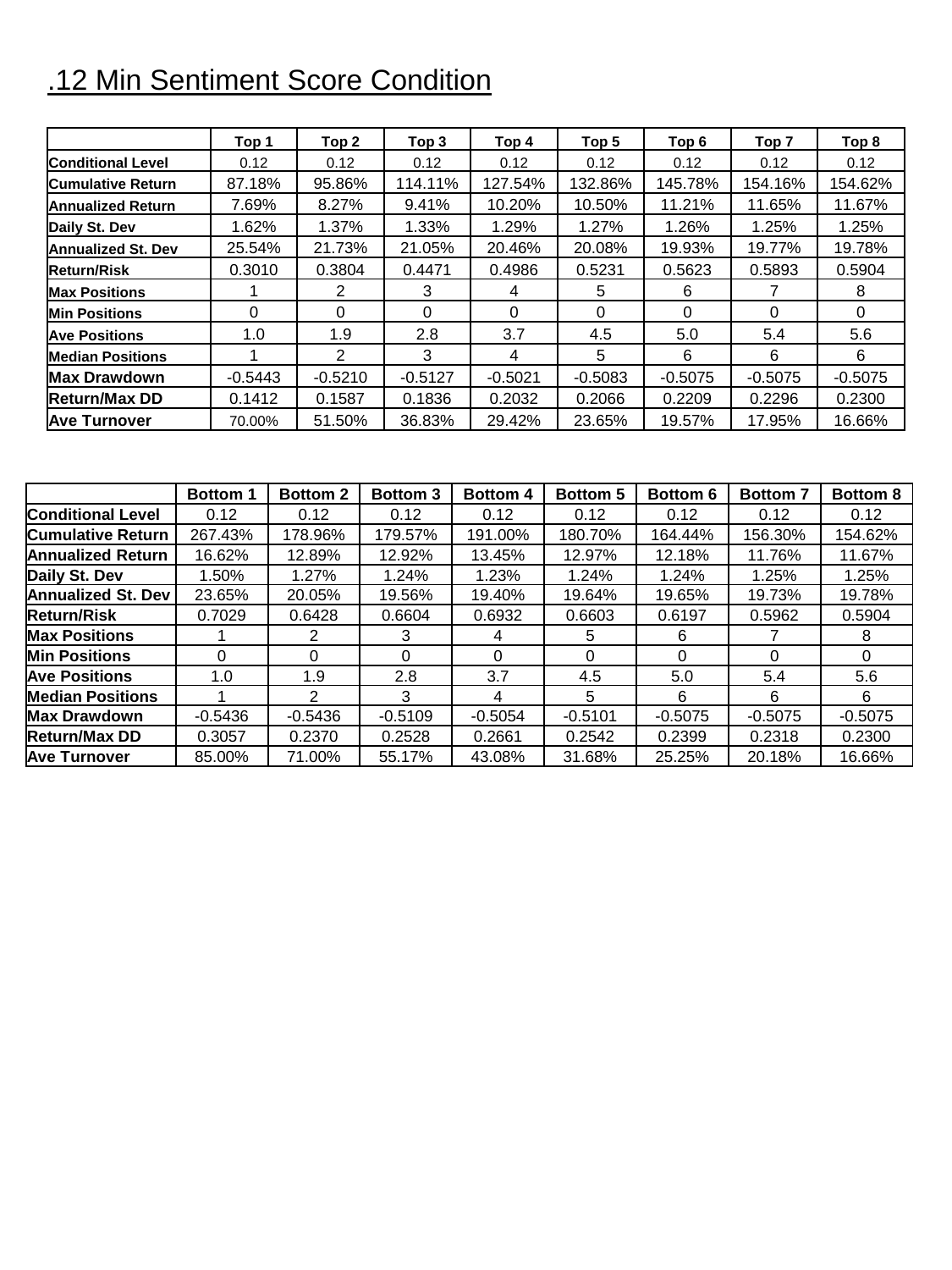# .14 Min Sentiment Score Condition

|                          | Top 1     | Top 2         | Top <sub>3</sub> | Top 4     | Top 5     | Top 6     | Top <sub>7</sub> | Top 8     |
|--------------------------|-----------|---------------|------------------|-----------|-----------|-----------|------------------|-----------|
| <b>Conditional Level</b> | 0.14      | 0.14          | 0.14             | 0.14      | 0.14      | 0.14      | 0.14             | 0.14      |
| <b>Cumulative Return</b> | 59.35%    | 62.64%        | 72.59%           | 81.83%    | 85.47%    | 89.89%    | 94.92%           | 95.51%    |
| <b>Annualized Return</b> | 5.66%     | 5.91%         | 6.66%            | 7.32%     | 7.57%     | 7.87%     | 8.20%            | 8.24%     |
| Daily St. Dev            | 1.60%     | 1.35%         | 1.30%            | 1.27%     | 1.26%     | 1.25%     | 1.24%            | 1.24%     |
| <b>Annualized St Dev</b> | 25.26%    | 21.41%        | 20.63%           | 20.09%    | 19.87%    | 19.75%    | 19.62%           | 19.63%    |
| <b>Return/Risk</b>       | 0.2241    | 0.2762        | 0.3229           | 0.3643    | 0.3810    | 0.3985    | 0.4182           | 0.4198    |
| <b>Max Positions</b>     |           | 2             | 3                | 4         | 5         | 6         |                  | 8         |
| <b>Min Positions</b>     | 0         | 0             | 0                | 0         | 0         | 0         | 0                | 0         |
| <b>Ave Positions</b>     | 1.0       | 1.8           | 2.6              | 3.2       | 3.6       | 3.9       | 4.0              | 4.1       |
| <b>Median Positions</b>  |           | $\mathcal{P}$ | 3                | 4         | 4         | 4         | 4                | 4         |
| <b>Max Drawdown</b>      | $-0.5443$ | $-0.5210$     | $-0.5095$        | $-0.4976$ | $-0.5014$ | $-0.5014$ | $-0.5014$        | $-0.5014$ |
| <b>Return/Max DD</b>     | 0.1040    | 0.1135        | 0.1307           | 0.1471    | 0.1510    | 0.1570    | 0.1636           | 0.1644    |
| <b>Ave Turnover</b>      | 68.00%    | 52.50%        | 39.50%           | 33.42%    | 29.60%    | 27.53%    | 27.61%           | 27.49%    |

|                          | <b>Bottom 1</b> | <b>Bottom 2</b> | <b>Bottom 3</b> | <b>Bottom 4</b> | <b>Bottom 5</b> | <b>Bottom 6</b> | <b>Bottom 7</b> | <b>Bottom 8</b> |
|--------------------------|-----------------|-----------------|-----------------|-----------------|-----------------|-----------------|-----------------|-----------------|
| <b>Conditional Level</b> | 0.14            | 0.14            | 0.14            | 0.14            | 0.14            | 0.14            | 0.14            | 0.14            |
| <b>Cumulative Return</b> | 92.59%          | 137.84%         | 125.78%         | 117.65%         | 100.27%         | 96.32%          | 97.35%          | 95.51%          |
| <b>Annualized Return</b> | 8.05%           | 10.78%          | 10.10%          | 9.62%           | 8.55%           | 8.30%           | 8.36%           | 8.24%           |
| Daily St. Dev            | 1.35%           | 1.24%           | 1.22%           | 1.23%           | 1.23%           | 1.24%           | 1.24%           | 1.24%           |
| <b>Annualized St Dev</b> | 21.32%          | 19.63%          | 19.23%          | 19.40%          | 19.47%          | 19.57%          | 19.57%          | 19.63%          |
| <b>Return/Risk</b>       | 0.3777          | 0.5490          | 0.5252          | 0.4961          | 0.4393          | 0.4239          | 0.4274          | 0.4198          |
| <b>Max Positions</b>     |                 | 2               | 3               | 4               | 5               | 6               |                 | 8               |
| <b>Min Positions</b>     | 0               | 0               | 0               | 0               | $\Omega$        | 0               | 0               | 0               |
| <b>Ave Positions</b>     | 1.0             | 1.8             | $2.6\,$         | 3.2             | 3.6             | 3.9             | 4.0             | 4.1             |
| <b>Median Positions</b>  |                 | 2               | 3               | 4               | 4               | 4               | 4               | 4               |
| <b>Max Drawdown</b>      | $-0.6114$       | $-0.5467$       | $-0.5172$       | $-0.4932$       | $-0.5014$       | $-0.5014$       | $-0.5014$       | $-0.5014$       |
| <b>Return/Max DD</b>     | 0.1317          | 0.1972          | 0.1953          | 0.1951          | 0.1706          | 0.1655          | 0.1668          | 0.1644          |
| <b>Ave Turnover</b>      | 82.00%          | 68.50%          | 52.67%          | 44.08%          | 37.43%          | 32.63%          | 28.38%          | 27.49%          |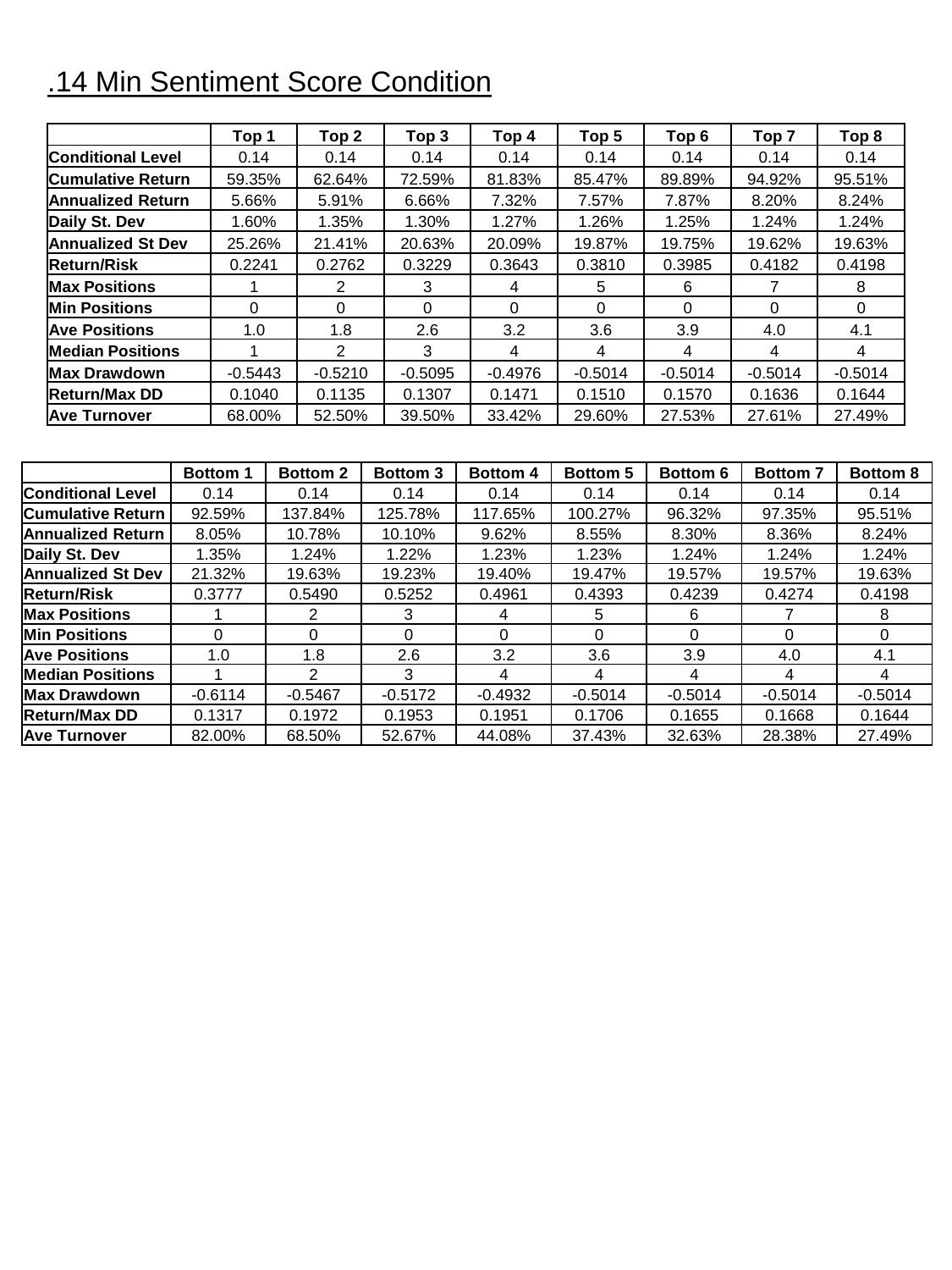#### 5 Day Sentiment

|                             | Based on the Top X products w/ Positive 5 Rate of Change on Sentiment |           |           |           |           |           |           |           |  |  |  |
|-----------------------------|-----------------------------------------------------------------------|-----------|-----------|-----------|-----------|-----------|-----------|-----------|--|--|--|
| <b>Max Positions</b>        |                                                                       | 2         |           | 4         | 5         | 6         |           | 8         |  |  |  |
|                             |                                                                       |           |           |           |           |           |           |           |  |  |  |
|                             |                                                                       |           |           |           |           |           |           |           |  |  |  |
| <b>Cumulative Return</b>    | 73.38%                                                                | 60.03%    | 33.48%    | 79.92%    | 92.69%    | 109.60%   | 141.32%   | 122.23%   |  |  |  |
| <b>Annualized Return</b>    | 6.72%                                                                 | 5.72%     | 3.47%     | 7.19%     | 8.06%     | 9.14%     | 10.97%    | 9.90%     |  |  |  |
| Daily St. Dev               | 1.12%                                                                 | 1.34%     | 1.49%     | 1.49%     | 1.48%     | 1.48%     | 1.52%     | 1.54%     |  |  |  |
| <b>Annualized St Dev</b>    | 17.77%                                                                | 21.14%    | 23.62%    | 23.55%    | 23.45%    | 23.42%    | 24.05%    | 24.33%    |  |  |  |
| <b>Return/Risk</b>          | 0.3783                                                                | 0.2704    | 0.1471    | 0.3053    | 0.3437    | 0.3903    | 0.4564    | 0.4068    |  |  |  |
| <b>Max Drawdown</b>         | $-0.4152$                                                             | $-0.4855$ | $-0.6515$ | $-0.6178$ | $-0.6159$ | $-0.5838$ | $-0.5861$ | $-0.6105$ |  |  |  |
| <b>Return/Max DD</b>        | 0.1619                                                                | 0.1177    | 0.0533    | 0.1164    | 0.1309    | 0.1566    | 0.1873    | 0.1621    |  |  |  |
| <b>Max Positions</b>        |                                                                       | 2         | 3         | 4         | 5         | 6         |           | 8         |  |  |  |
| <b>Min Positions</b>        | 0                                                                     | 0         | 0         | 0         | 0         | 0         | 0         | 0         |  |  |  |
| <b>Ave Positions</b>        | 0.5                                                                   | 1.1       | 1.6       | 2.1       | 2.6       | 3.1       | 3.6       | 3.9       |  |  |  |
| <b>Median Positions</b>     |                                                                       |           | 2         | 2         | 2         | 3         | 3         | 4         |  |  |  |
| <b>Ave Monthly Turnover</b> | 97.00%                                                                | 92.00%    | 84.33%    | 80.75%    | 79.22%    | 76.43%    | 74.31%    | 72.91%    |  |  |  |

|                             | Based on the Bottom X products w/ Positive 5 Rate of Change on Sentiment |              |           |           |           |           |           |              |  |
|-----------------------------|--------------------------------------------------------------------------|--------------|-----------|-----------|-----------|-----------|-----------|--------------|--|
| <b>Max Positions</b>        |                                                                          | $\mathbf{p}$ | 3         | 4         | 5.        | 6         |           | 8            |  |
|                             |                                                                          |              |           |           |           |           |           |              |  |
|                             |                                                                          |              |           |           |           |           |           |              |  |
| <b>Cumulative Return</b>    | 12.22%                                                                   | 63.21%       | 92.68%    | 145.34%   | 138.61%   | 106.67%   | 134.41%   | 122.23%      |  |
| <b>Annualized Return</b>    | 1.37%                                                                    | 5.96%        | 8.06%     | 11.19%    | 10.83%    | 8.96%     | 10.59%    | 9.90%        |  |
| Daily St. Dev               | 1.40%                                                                    | 1.48%        | 1.46%     | 1.52%     | 1.52%     | 1.57%     | 1.54%     | 1.54%        |  |
| <b>Annualized St Dev</b>    | 22.19%                                                                   | 23.39%       | 23.09%    | 23.96%    | 24.00%    | 24.78%    | 24.42%    | 24.33%       |  |
| <b>Return/Risk</b>          | 0.0618                                                                   | 0.2549       | 0.3491    | 0.4671    | 0.4512    | 0.3616    | 0.4339    | 0.4068       |  |
| Max Drawdown                | $-0.4547$                                                                | $-0.4991$    | $-0.5245$ | $-0.5020$ | $-0.5408$ | $-0.6100$ | $-0.6160$ | $-0.6105$    |  |
| <b>Return/Max DD</b>        | 0.0302                                                                   | 0.1194       | 0.1537    | 0.2229    | 0.2002    | 0.1469    | 0.1720    | 0.1621       |  |
| <b>Max Positions</b>        |                                                                          | 2            | 3         | 4         | 5.        | 6         |           | 8            |  |
| Min Positions               | $\Omega$                                                                 | $\Omega$     | $\Omega$  | 0         | $\Omega$  | $\Omega$  | 0         | <sup>0</sup> |  |
| <b>Ave Positions</b>        | 0.4                                                                      | 0.9          | 1.3       | 1.8       | 2.3       | 2.8       | 3.4       | 3.9          |  |
| <b>Median Positions</b>     | 0                                                                        |              |           | 2         | 2         | 3         | 3         | 4            |  |
| <b>Ave Monthly Turnover</b> | 97.00%                                                                   | 90.00%       | 86.50%    | 83.17%    | 81.37%    | 77.75%    | 75.47%    | 72.91%       |  |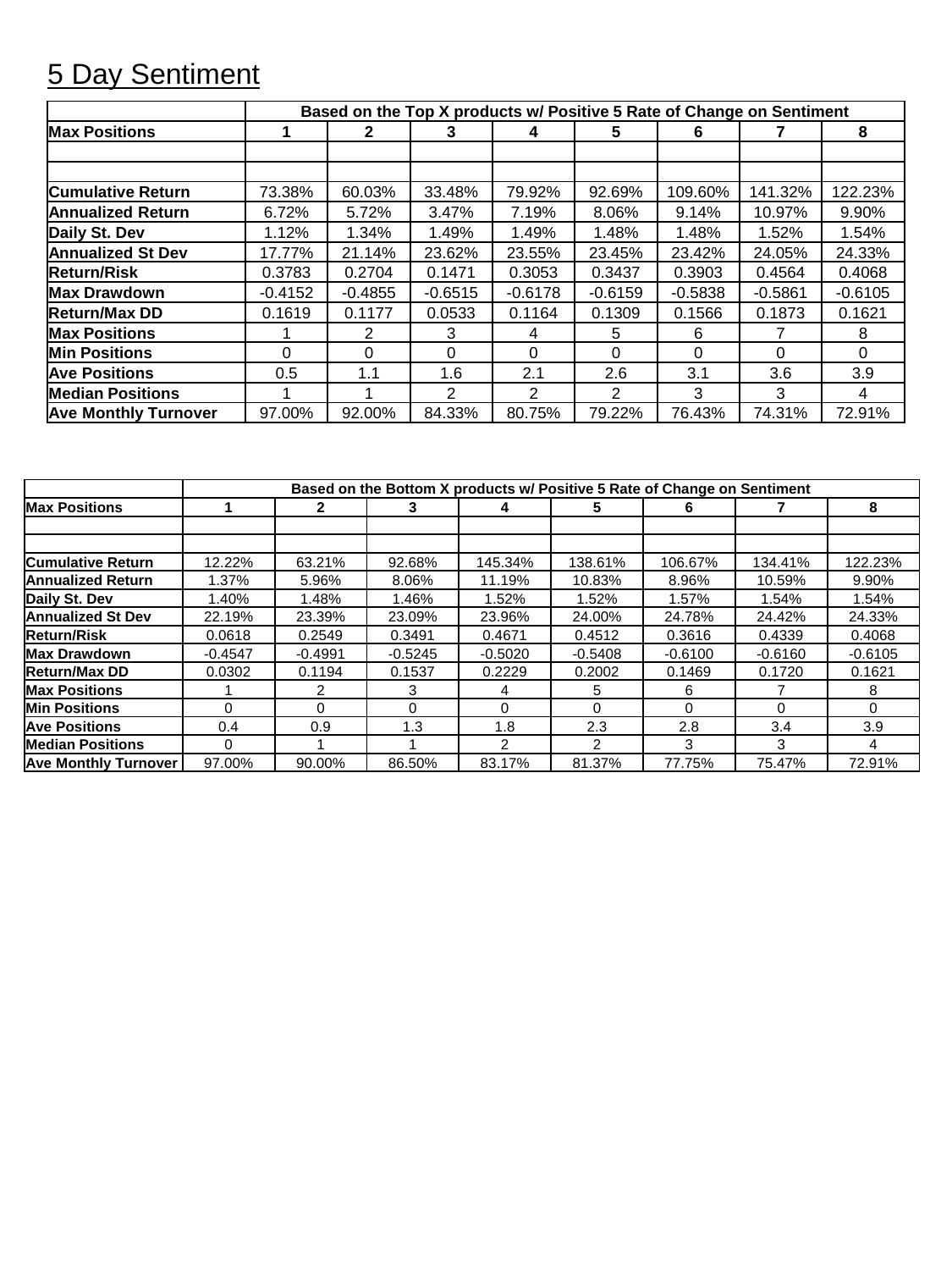|                             | Based on the Top X products w/ Positive 5 Rate of Change on Sentiment |              |           |           |           |           |           |           |  |  |  |
|-----------------------------|-----------------------------------------------------------------------|--------------|-----------|-----------|-----------|-----------|-----------|-----------|--|--|--|
| <b>Max Positions</b>        |                                                                       | $\mathbf{2}$ |           | 4         | 5         | 6         |           | 8         |  |  |  |
|                             |                                                                       |              |           |           |           |           |           |           |  |  |  |
|                             |                                                                       |              |           |           |           |           |           |           |  |  |  |
| <b>Cumulative Return</b>    | 73.38%                                                                | 62.37%       | 29.11%    | 33.75%    | 32.04%    | 27.32%    | 45.99%    | 43.43%    |  |  |  |
| <b>Annualized Return</b>    | 6.72%                                                                 | 5.90%        | 3.07%     | 3.50%     | 3.34%     | 2.90%     | 4.57%     | 4.36%     |  |  |  |
| Daily St. Dev               | 1.12%                                                                 | 1.18%        | 1.40%     | 1.38%     | 1.36%     | 1.37%     | 1.37%     | 1.37%     |  |  |  |
| <b>Annualized St Dev</b>    | 17.77%                                                                | 18.66%       | 22.15%    | 21.78%    | 21.43%    | 21.63%    | 21.58%    | 21.67%    |  |  |  |
| <b>Return/Risk</b>          | 0.3783                                                                | 0.3160       | 0.1384    | 0.1605    | 0.1558    | 0.1339    | 0.2119    | 0.2010    |  |  |  |
| <b>Max Drawdown</b>         | $-0.4152$                                                             | $-0.4855$    | $-0.6440$ | $-0.6178$ | $-0.6224$ | $-0.6240$ | $-0.6240$ | $-0.6240$ |  |  |  |
| <b>Return/Max DD</b>        | 0.1619                                                                | 0.1215       | 0.0476    | 0.0566    | 0.0537    | 0.0464    | 0.0733    | 0.0698    |  |  |  |
| <b>Max Positions</b>        |                                                                       |              | 3         | 4         | 5         | 6         |           | 8         |  |  |  |
| <b>Min Positions</b>        | 0                                                                     | 0            | ∩         | $\Omega$  | $\Omega$  | $\Omega$  | 0         | 0         |  |  |  |
| <b>Ave Positions</b>        | 0.534653                                                              | 1.039604     | 1.574257  | 1.970297  | 2.326733  | 2.624     | 2.851485  | 2.950495  |  |  |  |
| <b>Median Positions</b>     |                                                                       |              |           | 2         | 2         | 2         | 2         |           |  |  |  |
| <b>Ave Monthly Turnover</b> | 97.00%                                                                | 92.50%       | 85.83%    | 82.92%    | 82.28%    | 81.03%    | 80.47%    | 80.47%    |  |  |  |

# .12 Min Sentiment Score Condition 5 Day Sentiment

|                             | Based on the Bottom X products w/ Positive 5 Rate of Change on Sentiment |              |           |           |              |           |           |           |
|-----------------------------|--------------------------------------------------------------------------|--------------|-----------|-----------|--------------|-----------|-----------|-----------|
| <b>Max Positions</b>        |                                                                          | $\mathbf{2}$ |           |           | 5.           | 6         |           | 8         |
|                             |                                                                          |              |           |           |              |           |           |           |
|                             |                                                                          |              |           |           |              |           |           |           |
| <b>Cumulative Return</b>    | 39.01%                                                                   | 35.38%       | 19.69%    | 41.46%    | 37.48%       | 45.44%    | 43.78%    | 43.43%    |
| <b>Annualized Return</b>    | 3.97%                                                                    | 3.65%        | 2.15%     | 4.18%     | 3.83%        | 4.53%     | 4.39%     | 4.36%     |
| Daily St. Dev               | 1.19%                                                                    | 1.28%        | 1.35%     | 1.34%     | 1.37%        | 1.37%     | 1.37%     | 1.37%     |
| <b>Annualized St Dev</b>    | 18.86%                                                                   | 20.29%       | 21.37%    | 21.16%    | 21.67%       | 21.59%    | 21.64%    | 21.67%    |
| <b>Return/Risk</b>          | 0.2105                                                                   | 0.1797       | 0.1005    | 0.1977    | 0.1769       | 0.2097    | 0.2027    | 0.2010    |
| <b>Max Drawdown</b>         | $-0.4224$                                                                | $-0.5671$    | $-0.6158$ | $-0.6070$ | $-0.6222$    | $-0.6240$ | $-0.6240$ | $-0.6240$ |
| <b>Return/Max DD</b>        | 0.0940                                                                   | 0.0643       | 0.0349    | 0.0689    | 0.0616       | 0.0726    | 0.0703    | 0.0698    |
| <b>Max Positions</b>        |                                                                          | 2            | 3         | 4         | 5.           | 6         |           | 8         |
| <b>Min Positions</b>        | 0                                                                        | 0            | 0         | 0         | <sup>0</sup> | $\Omega$  | 0         | 0         |
| <b>Ave Positions</b>        | 0.465347                                                                 | 0.950495     | 1.405941  | 1.841584  | 2.247525     | 2.594059  | 2.80198   | 2.950     |
| <b>Median Positions</b>     | 0                                                                        |              |           |           | 2            |           | 2         | 2         |
| <b>Ave Monthly Turnover</b> | 98.00%                                                                   | 95.50%       | 89.67%    | 87.00%    | 83.05%       | 81.73%    | 81.18%    | 80.47%    |